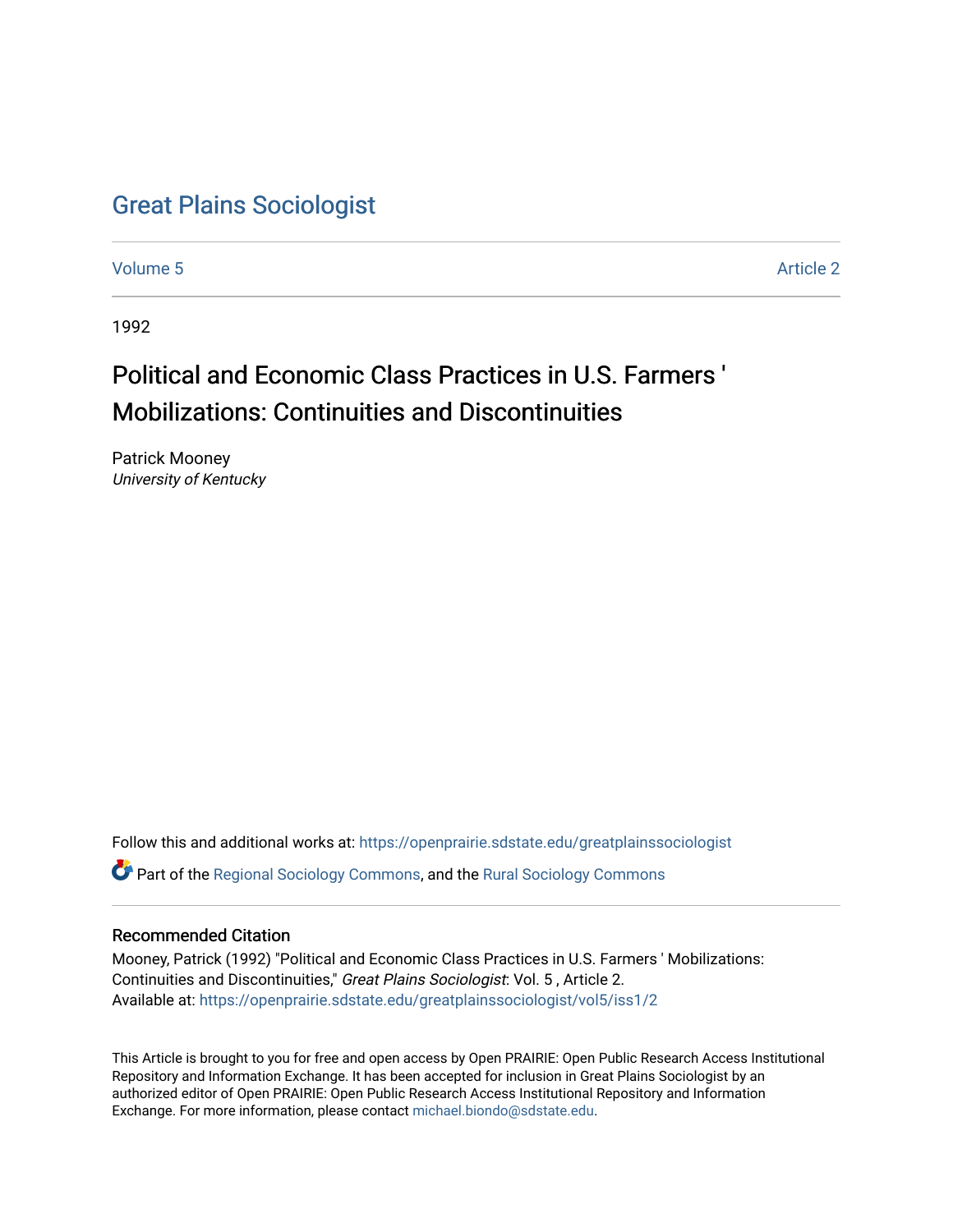## Mooney: Political and Economic Class Practices in U.S. Farmers ' Mobiliza

Political and Economic Class Practices in U.S. Farmers ' Mobilizations: Continuities and Discontinuities'

> Patrick Mooney Department of Sociology University of Kentucky

#### Introduction

Carl C. Taylor's publication of The Farmers' Movement: 1620-1920 constitutes one of Che few attempts by a single author to review the history of farmers' movements in the U.S. More significantly, Taylor hypothesizes a continuity that links these various farmers' movements to one another. Indeed, Taylor (1953:2) contends that "the various farmer revolts have only been the high tides of a Farmers' Movement which 'is as persistent as the Labor Movement'. Taylor's thesis stands out against a literature that is primarily oriented Coward analysis of each episode of agrarian mobilization as <sup>a</sup> distinct, historical event. Taylor's thesis provokes "a framework of questioning" (Kasler, 1988) that generates important insights into the nature of social movements. Questions are raised about the role of "abeyance processes" (V. Taylor, 1989) and the class character of these mobilizations. The former concern with the abeyance process follows from considering the thesis of continuity. This latter concern with class analysis was, in fact, Taylor's initial interest. In concluding his history of farmers' movements, he wrote (1953- :492): "The first search was for an answer to that question: 'Are farmers a social class?" Taylor believed that the search for an answer to that question was "fruitless", given the social class theories of his eta. More recent

<sup>&</sup>lt;sup>1</sup> This paper was prepared as part of a research project that is partially funded by an Early Careers Fellowship provided by the Rural Sociology Society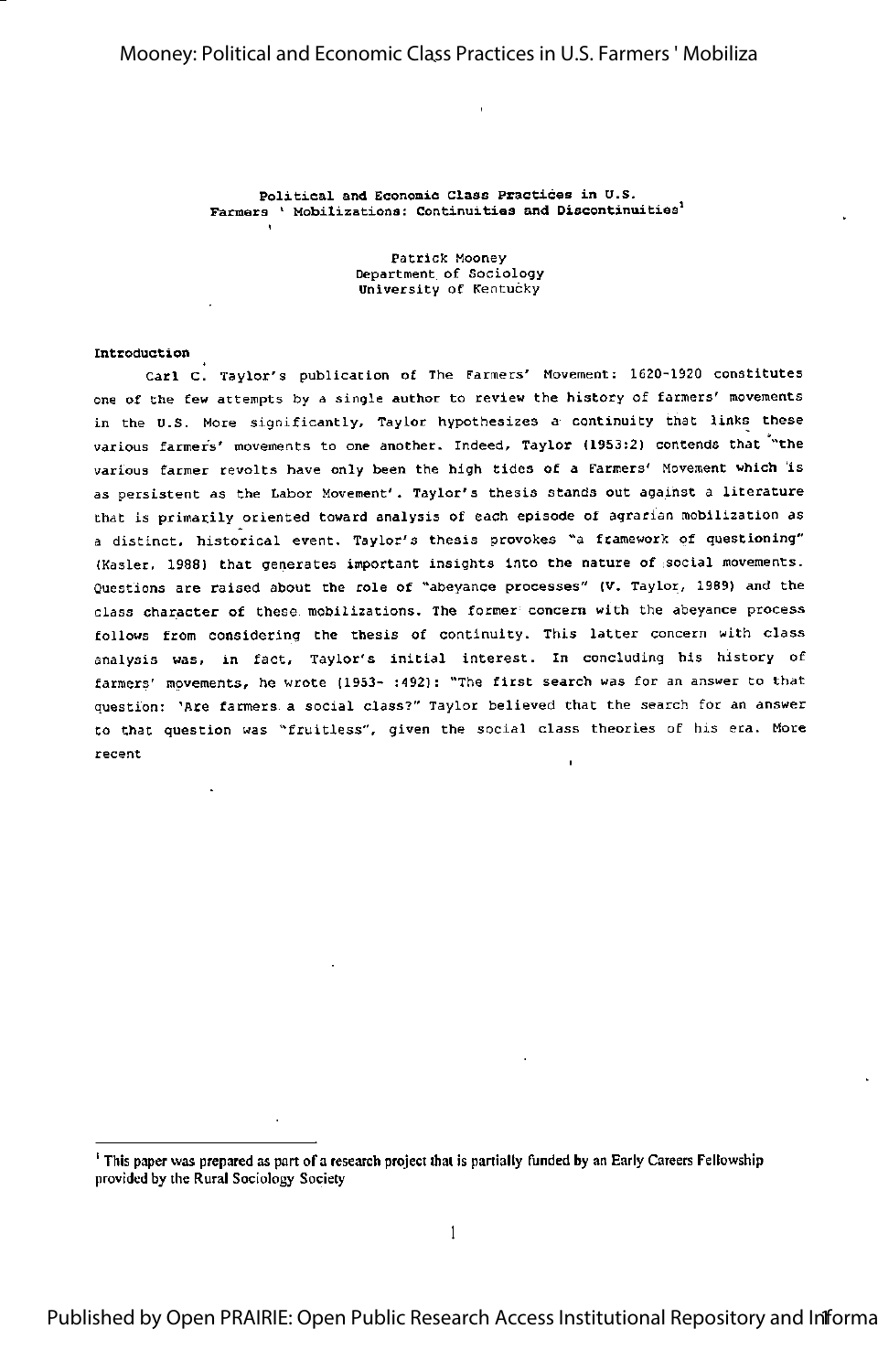developments in class analysis and social movement theory permit us to reconsider Taylor's thesis of a unitary Farmers' Movement in the context of his prior question concerning the class character of American farmers. This undertaking also - advances sociology's project of bringing class analysis to social movement theory. That task is, in turn, part of the larger project of breathing life into the inanimate structuralism characteristic of much class analysis, a problem chat pervades much work in Che 'new sociology of agriculture.'" Taylor's thesis inspires a sociological investigation of farmers' movements that steps back from the nuances of specific mobilizations and seeks patterns that transcend distinct historical conjunctures'. The result is an analysis that is capable of discovering the perseverance of select mobilization strategies grounded in both persistent economic structures as well as in the agency embedded in the abeyance process.

#### Taylor's Thesis

 $\overline{1}$ 

The "labor movement" is often thought of as one continuous struggle of the proletariat against capital that daces back to the emergence of capitalism. Similarly, it is not unusual to think of a "feminist movement" that has a continuity traceable to the mid-19th century, or even to the Enlightenment. It is not unusual to consider the contemporary movement for racial equality or the "civil fights" movement to have roots in Che struggles against slavery. Why then does it seem so unusual to speak of "a Farmers' Movement"? Why is agrarian revolt seen as a set of distinct episodes? While it is certainly true that Taylor's Farmers' Movement varies in the level of mobilization across time and space, the same is true of Che labor movement, Che feminist movement, or the civil rights movement.

Restricting his analogy to the labor movement, Taylor sometimes tended toward an economic reductionism. At one point, his hypothesis reads (1953;493):

2

https://openprairie.sdstate.edu/greatplainssociologist/vol5/iss1/2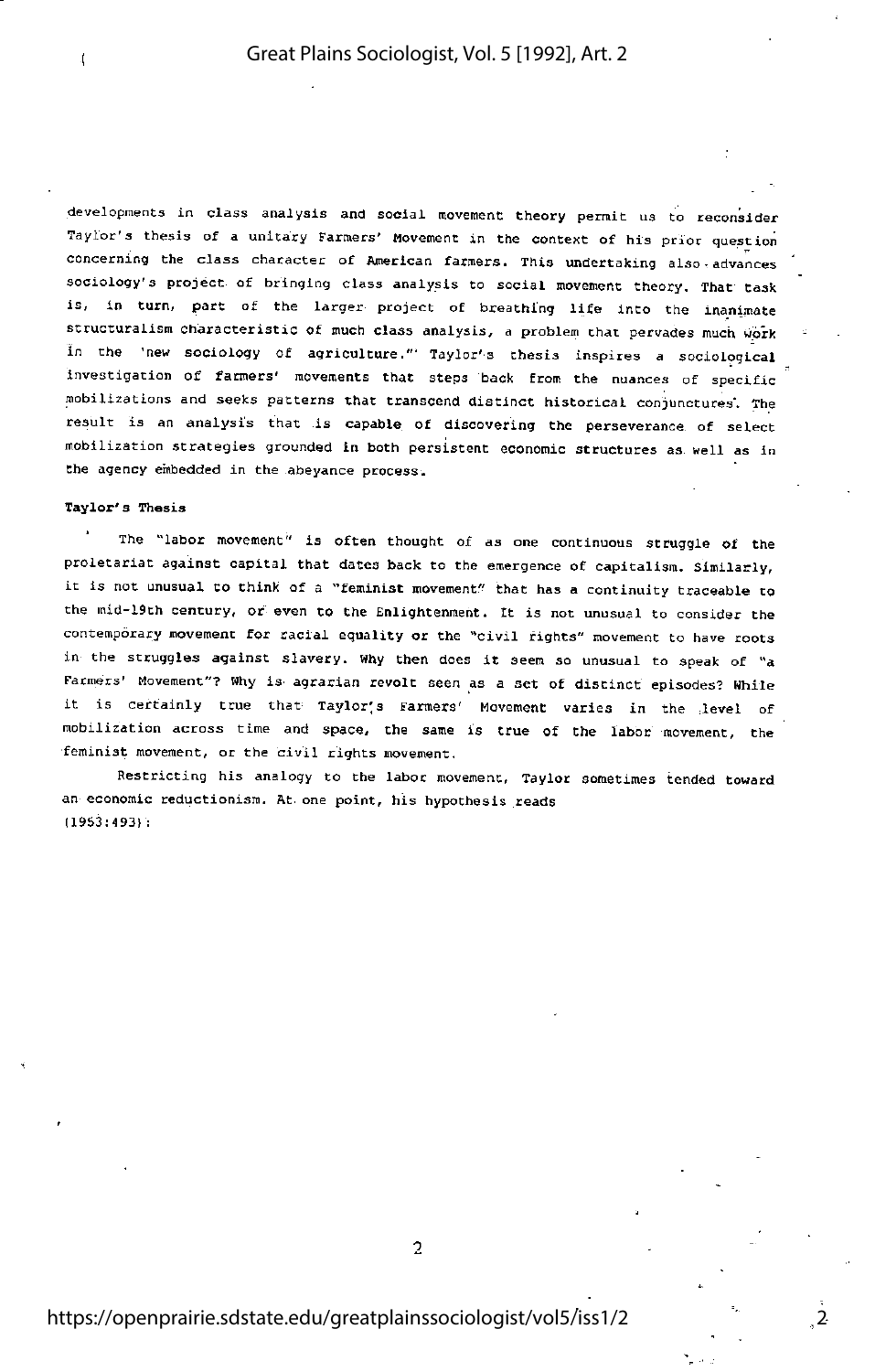Jusc as Che various and varying struggles of laborers arose out of, and have always revolved about. Che issues of wages, hours, and working conditions, and ]usc as all these struggles combined constitute Che American labor movement, so Che various and varying struggles of farmers arose out of, and have always revolved about,the Issues of prices, markets, and credits, and all these struggles combined constitute the American Farmers' Movement.

An economic reductionism suggests a great deal more continuity Chan might otherwise be the case. Political and ideological struggles tend to be seen as an abandonment of the Movement, rather Chan as strategic or tactical adaptations to a flexible opposition. Indeed, one might argue that It has been, in part, capital's superior ability to shift the struggle from one arena to another that has permitted its repeated triumphs over mobilizations of simple commodity producers. This understanding of political and ideological struggle as deviant detracts from comprehending the significance of an effective "movement culture" (McNall, 1908). <sup>A</sup> movement that aspires to transform the economy to the extent implied by Taylor's sympathies, cannot succeed at the level of economic practice alone, <sup>a</sup> coincident politics and ideology ace necessary supports.

Frustrated by his inability to discover the "classness" of farmers with prevailing theories of class, Taylor's turned to a study of farmers' struggles. This facilitated his recognition of non-economic forces at work in the Movement. His conclusion contains a critical reflection on the thesis that softens his hypothesis, questions the solidarity of the Movement, but then rescues the thesis by pointing to a continuity of ideology. The hypothesis is refined (1953:495) by reference to the Movement as a "more or less organized" effort and by an equivocation as to whether the movement serves to "protect" farmers from the commercial-capitalist economy" or serves to help the farmer "catch step with it". In the reformulated hypothesis these seemingly divergent objectives are collapsed into a single movement. Taylor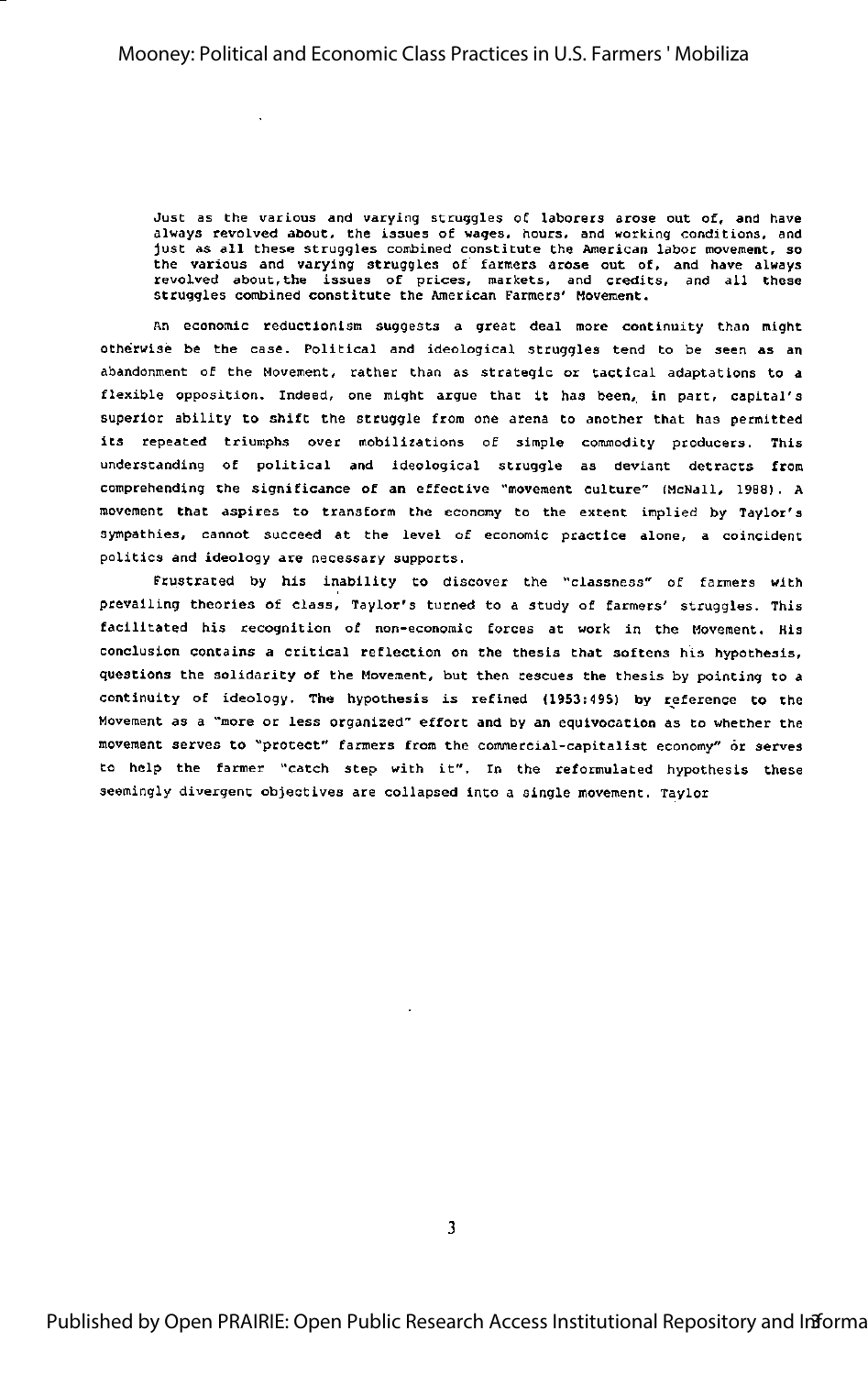(1953:497) suggescs that "it probably cannot be said that this 'sense of group and solidarity\* carries over from episode to episode." Instead, he posits a Movement that consists of a "chain of recurrent publics" (1953:497), a notion that seems to anticipate 2ald and McCarthy's (1987) notion of movement "adherents". This solution leaves us with a concept of movement that also parallels Zald and McCarthy's (1987:20) broad use of the term to denote "a set of opinions and beliefs" in favor of social change.

Taylor then defends the thesis by arguing that it is a movement insofar as it has been "a continuous, and probably a progressive, adaptation to economic and cultural situations" (1953:499). In the end, this progress and continuity, is seen not as the adaptation of political practices or economic counter-institutions, but as the development of 'ideologies and philosophies which buttressed the farmers' opinions and sentiments about these conditions" (1953:499). For Taylor, the Movement is ultimately<br>hald together by ideplogy, Unlike most of the farmers' political and economic held together by ideology. Unlike most of the farmers' organizations, Taylor (1953:500) can argue that these "ideologies and sentiments did not arise anew with each farmer upheaval" but have existed "between episodes and are still in existence".<sup>2</sup> Taylor's reliance on ideology as the glue which holds the<br>Essente' Meyement, together parallels, the predominant explanations of agrarian Farmers' Movement together parallels the predominant explanations of movements by his contemporaries, although Taylor sought to anchor the ideology in economic relations, rather than some peculiar agrarian psychology. This anticipates current tendencies to reinsert the significance of the "analysis" (Schwartz, 1976) or the "language" (McNall, 1988) or the "actor" (Touraine, 1988) in the study of social movements.

<sup>&</sup>lt;sup>2</sup> There is irony in Taylor's contention (1953:500) that this Farmers' Movement "is not so much a social structure as it is abody of ideologies and sentiments about acontinuing set of issues" and that it still exists. For at the very time of Taylor's writing the core of that ideology was being decimated in the post-war construction of a powerful new hegemony. Indeed, Taylor observed much of this assault first-hand in the purge of progressive- minded USDA personnel.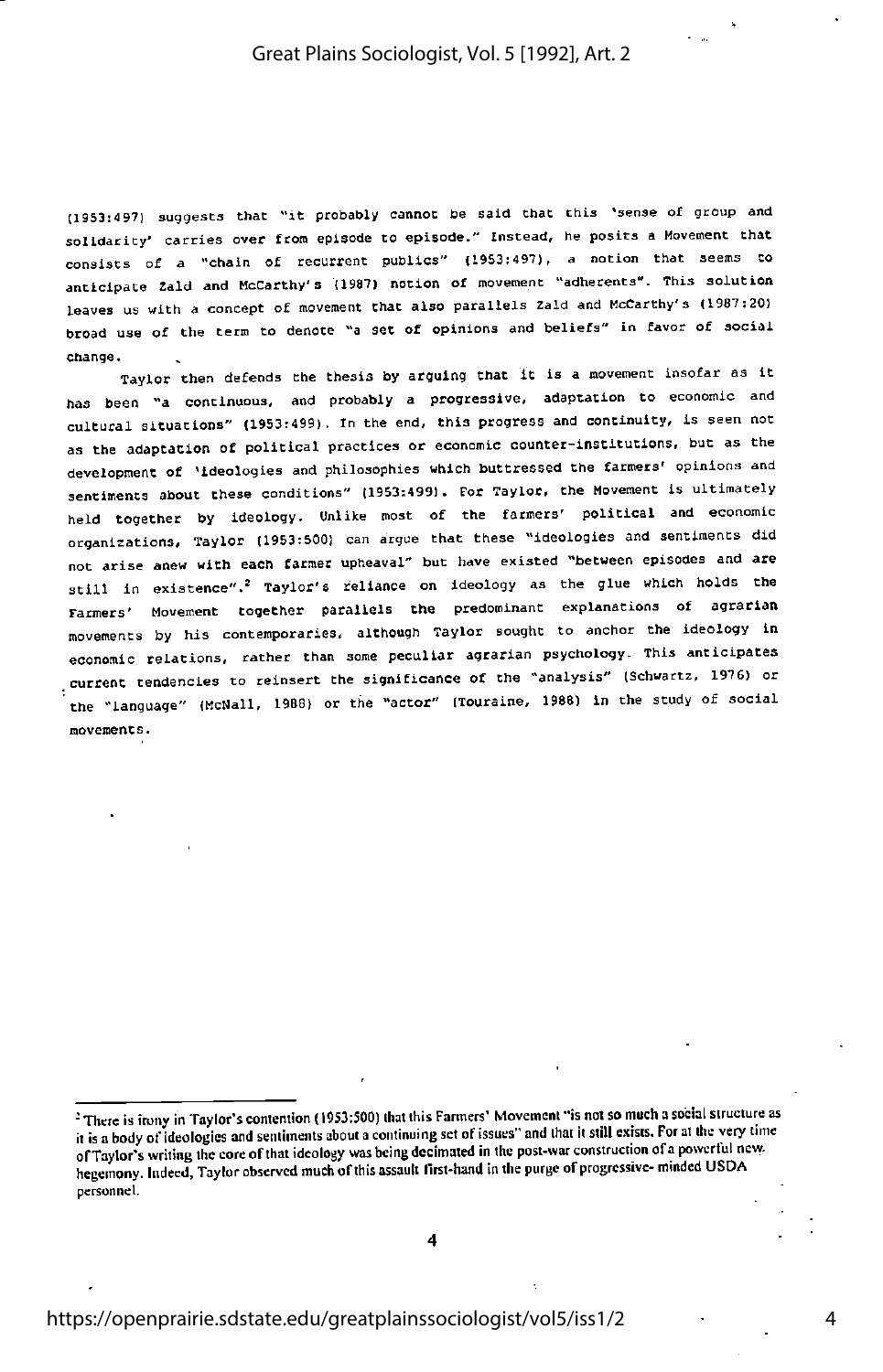## Evaluating Taylor's Thesis

An evaluation of Taylor's position that all episodes of agrarian mobilization ace manifestations of a unitary movement directs attention to the concept of social movement itself. An operational definition could be chosen 'to either confirm or negate Taylor's thesis. Zald and McCarthy's (1987) broad definition of social movement as opinions favoring social change renders Taylor's position far more acceptable than such concepts as Lofland's (1965:22) which puts an emphasis on "a surge" of mobilization characterized by a "rapid rise" in numbers of participants. The former concept would likely find, at most points in time, some movement in such a diverse population as the U.S. farm population. Hence, it is hardly a rigorous test of continuity. The latter concept of social movement would simply negate Taylor's thesis by definition. (It would also preclude us from considering the labor movement or the feminist movement as unitary phenomena across time.) Avoiding an academic' excursion into the field of social movements definitions, we might return to Taylor's original question "Are farmers a class?" but ask instead "Does agrarian mobilization in the U.S. have a class base?" The re-introduction of the class factor allows us to exclude those definitions of social movements which preclude the possibility that movements might span generations (as we would expect of class movements). Further, this question better captures the spirit of Taylor's inquiry and his analogy of the Farmers' Movement to the Labor Movement.

in McKall'3 recent (1987:223) linkage of social movement theory to class analysis, classes ace grounded in the 'opposition to one another because of exploitation". That is. one class "appropriates the surplus labor of another." While debate over definitions of social class is at least as dense as that of definitions over social movements. McWall's definition gives us that factor which is fundamental to most relational conceptions of class, i.e. exploitation of labor. However, examining the historical patterns of agrarian mobilization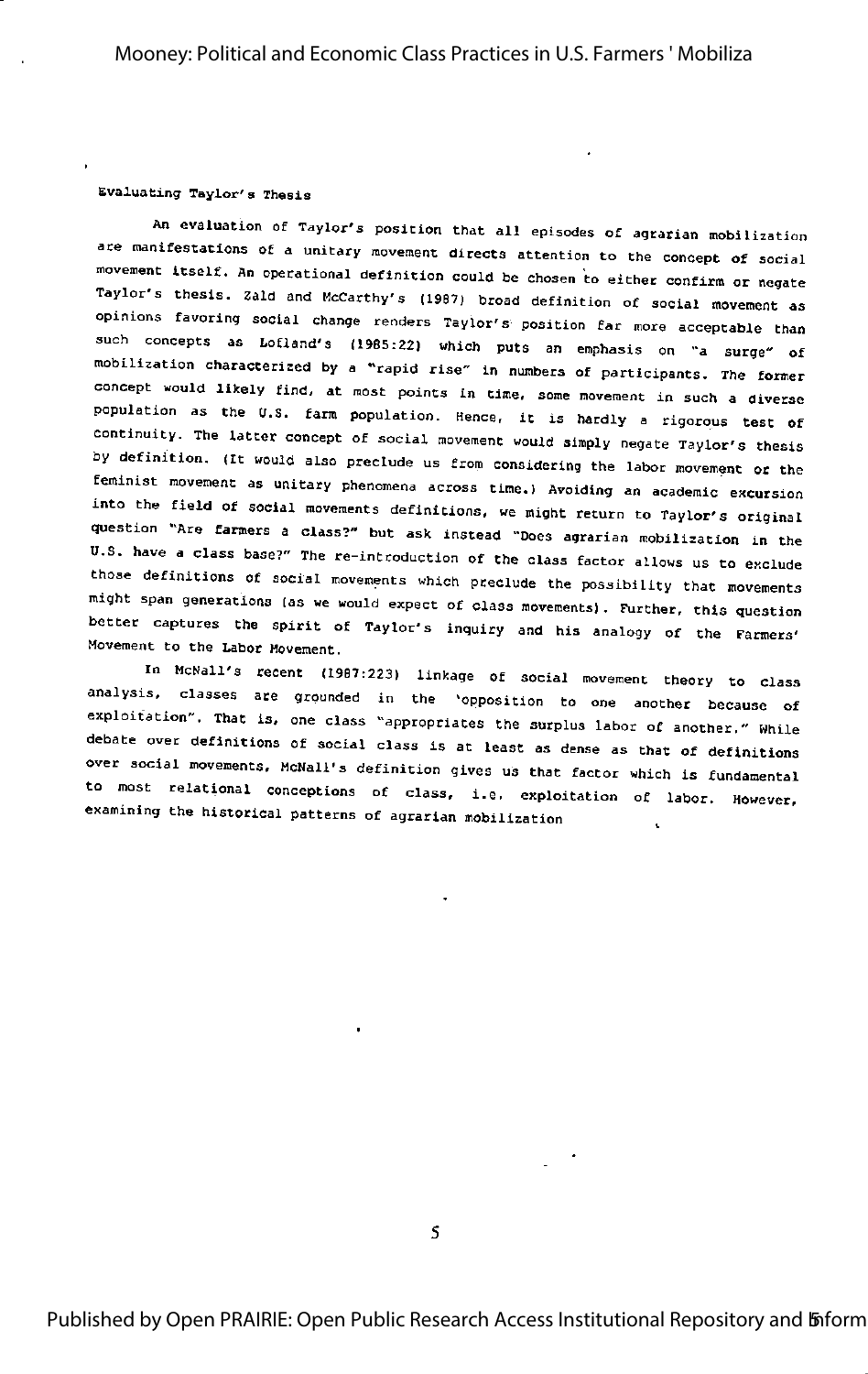demands chat we break down this notion in somewhat more detail. The notion of class practices is useful in this endeavor.

#### Class Practices

Classes are not only constituted economically, but also politically and ideologically. Adapting Wright's (1931) more generic notion of practice to Che conditions of an advanced capitalist social formation, we can analytically distinguish economic, political, and ideological class practices of farmers' movements and search for continuity within each level of practice. Economic class practices refer to the social relations which shape the transformation of nature into use values and exchange values. Political class practices refer to the reproduction or transformation of those social relations of production. Ideological class practices constitute the means of interpreting our lived or subjective experience of the social relations of production. Our concern is with class practices within each level, particularly the political and economic class practices associated with capitalist and simple commodity production and their articulation with one another.

Regardless of a basic relationship of economic exploitation, classes, as effective forces in history, must struggle at the political and ideological levels as well as at the economic level. McNaU's (1988:179) historical examination of Kansas populism recognizes this trinity: "The farmer, then, was confronted with the necessity of struggling, simultaneously, on three different fronts; he needed to legitimate his ideology, argue for a modified economic system, and capture political power. When an uprising succeeds in mobilizing on all three fronts with some degree of coherence we can begin to speak of the development of a movement culture. In most specific mobilizations, or for the Movement as a whole, 'all of these struggles were bound together; failure on any front would lessen the chances for success in other areas" (McNall, 1988:179). However, the lack of integration of the three levels at any particular time only describes the absence of a movement culture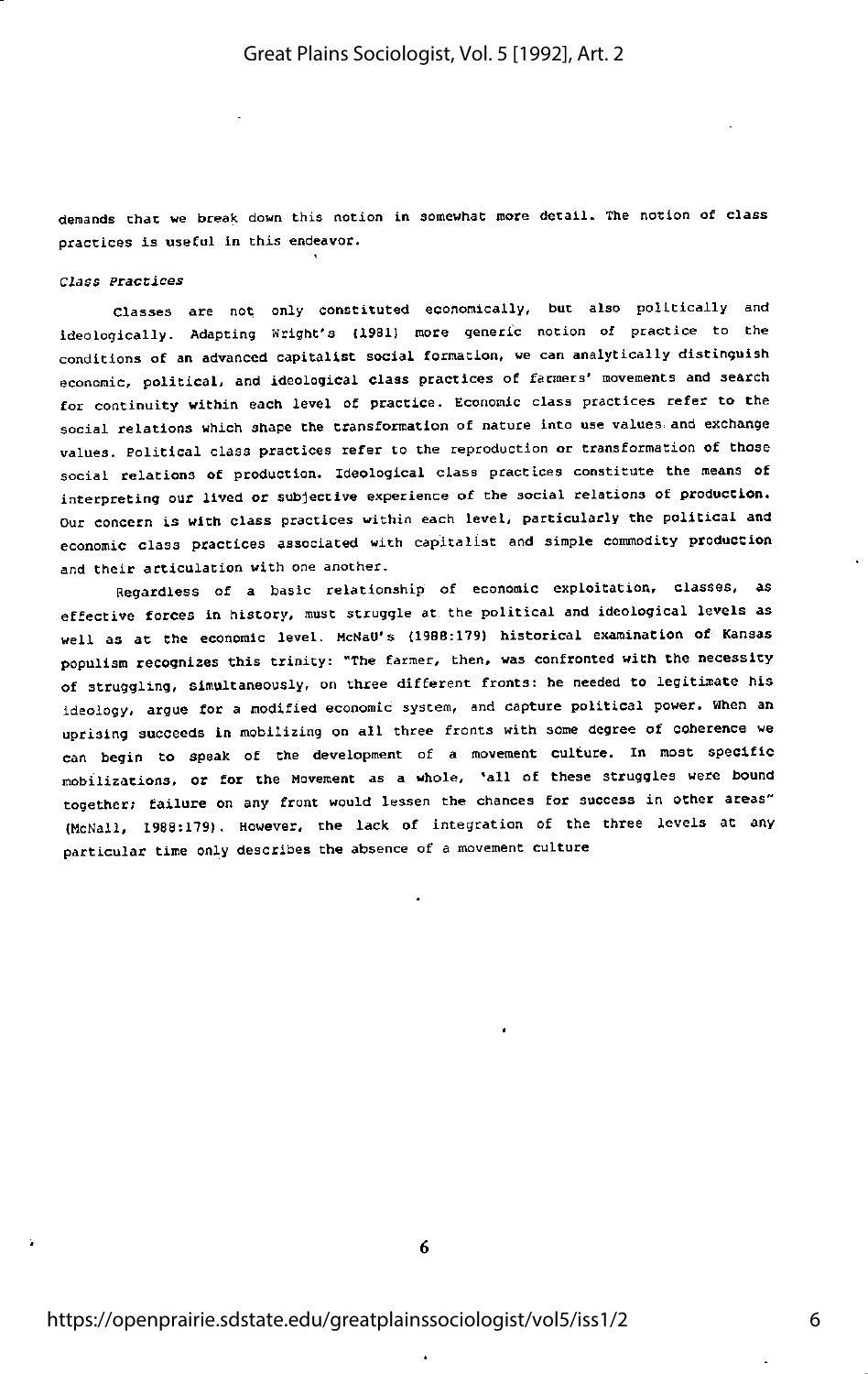## Mooney: Political and Economic Class Practices in U.S. Farmers ' Mobiliza

and/or the chances of success, it does not negate a possible class basis to the movement. The boundaries between instances of these various practices are not always<br>clear. Indeed, the distinctions increasingly blur as a movement develops toward an integrated movement culture. The logic of each level of practice is submerged in its interdependence with the others. Successful integration of all three levels of class practice is difficult and rare. A conception of the Farmers Movement that demanded a continuity of movement culture would be rigorous indeed, perhaps too rigorous. The American labor movement would hardly meet this condition.

Clearly, the category "farmer" cannot be used to denote a class, since it merely describes an occupational category. Nevertheless, it is still possible that classes within the larger occupational category might develop movements to defend their class-specific interests. Our particular concern here is with those movements mobilized around a defense of the interests of simple commodity production, rather than capitalist or proletarianized "farmers". Simple commodity producers borrow beliefs about their interests and share repertoires of economic and political action with other classes of farmers. This is especially so at the fringes of simple commodity production (i.e. contradictory class locations) where articulation with the capitalist mode of production is more intense. The importance of this intersection increases with the extent to which farmers are mobilized by crisis, since crisis is usually generated at some point of articulation (e.g. rent, credit, labor markets, monopolized markets) with the capitalist mode. This increases the probability of nonclass-specific practices in farmers' movements. We now examine a number of farmer mobilizations to assess the extent of this continuity.

#### Analysis

Twenty-one mobilizations of U.S. farmers, ranging from the mid-lBth Century to fhe present, were examined with secondary, historical materials as well as interviews with activists in more contemporary movements. The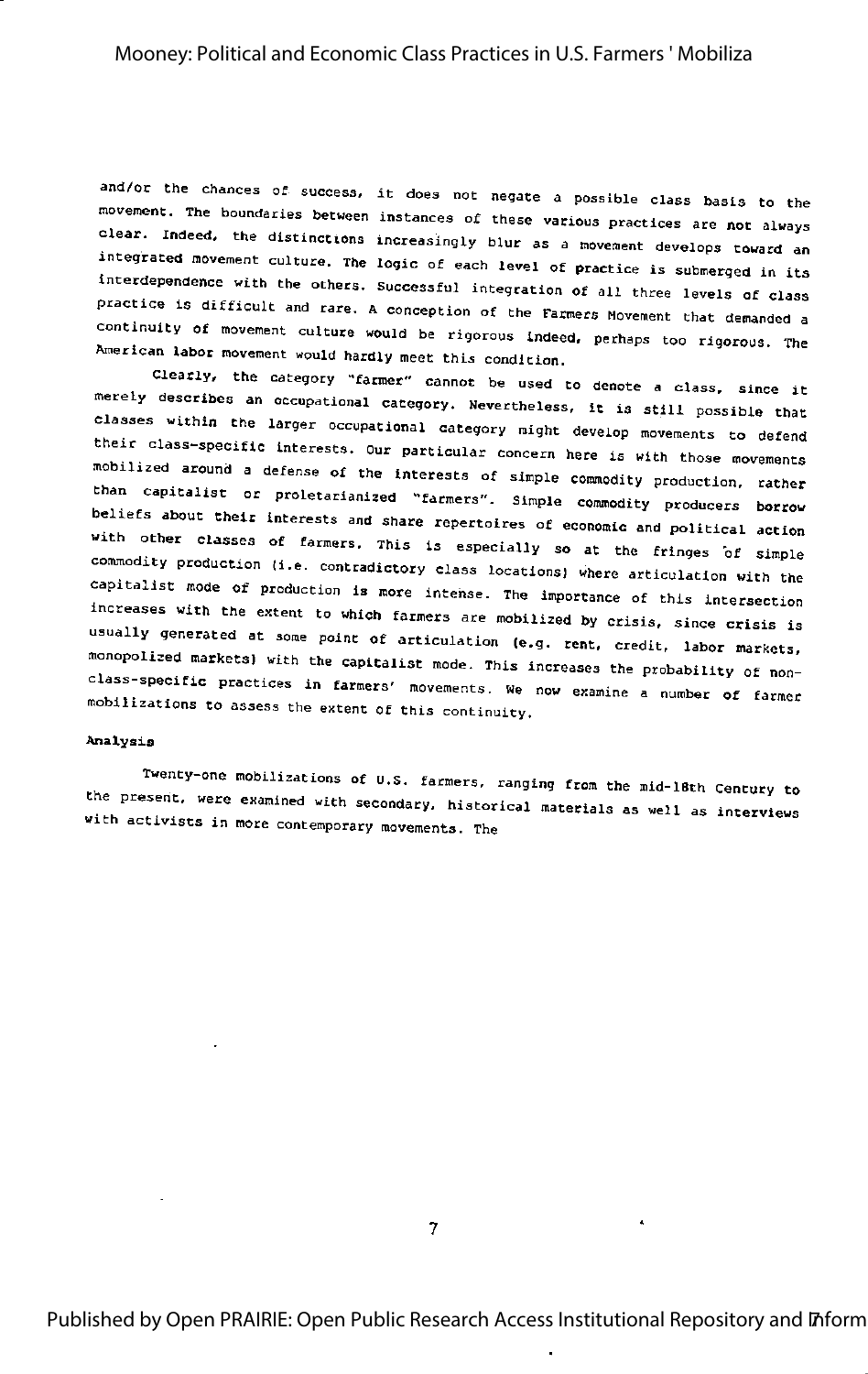mobilizacions selected for study included: the uprisings of tenants in colonial America, especially in Che Hudson River Valley of New York, where ancirentisni continued into the mld-1800s; the Regulator Movement of colonial North Carolina smallholders and tenants seeking political equality with the planter class; Shays' Rebellion against creditors and the newly formed state (still operating under the Articles of Confederation); the Whiskey Rebellion of the 1790s against taxacion of Pennsylvania frontier commodities; the post- Civil War Granger movement against monopoly capital, especially Che railroads, but also engaged in experimentation with cooperative enterprises; the Northern and Southern Alliances of the 1860s and early 1890s chat focused on cooperation and third party politics; the early 20th century American Society of Equity which originated with an emphasis on collective bargaining but increasingly turned to cooperation; the Farmers' Union which arose at the turn of the century to become a strong cooperative organization; the agrarian socialism of the southern plains, especially centered in Oklahoma in the early 20ch Century; the Non-Partisan League which grew out of the Socialist Party to temporarily capture state power in North Dakota; the Farm Bureau, organized by USDA, the land grant colleges, Che Chamber of Commerce, Sears, International Harvester, Chicago Board of. Trade, certain railroads and finance capital as a means of co-opting socialist-minded cooperation in rural America; the Southern Tenant Farmers' Union of the 1930s that rose against the desperate poverty of cotton tenancy; Che Iowa-based Farmers' Holiday Association of the Depression that sought to wield agrarian power through holding actions and boycotts; Che U.S. Farmers' Association, which broke away from the Farmers' Union in the face of McCarthyism; the National Farmers Organization which arose in Che Midwest in the 19SOs to establish collective bargaining as a basis for farm prices; Rural America which combined agricultural and rural communities' interests in economic development and environmental protection in the 1970s; the American Agricultural Movement which threatened a production strike but primarily engaged in lobbying, penny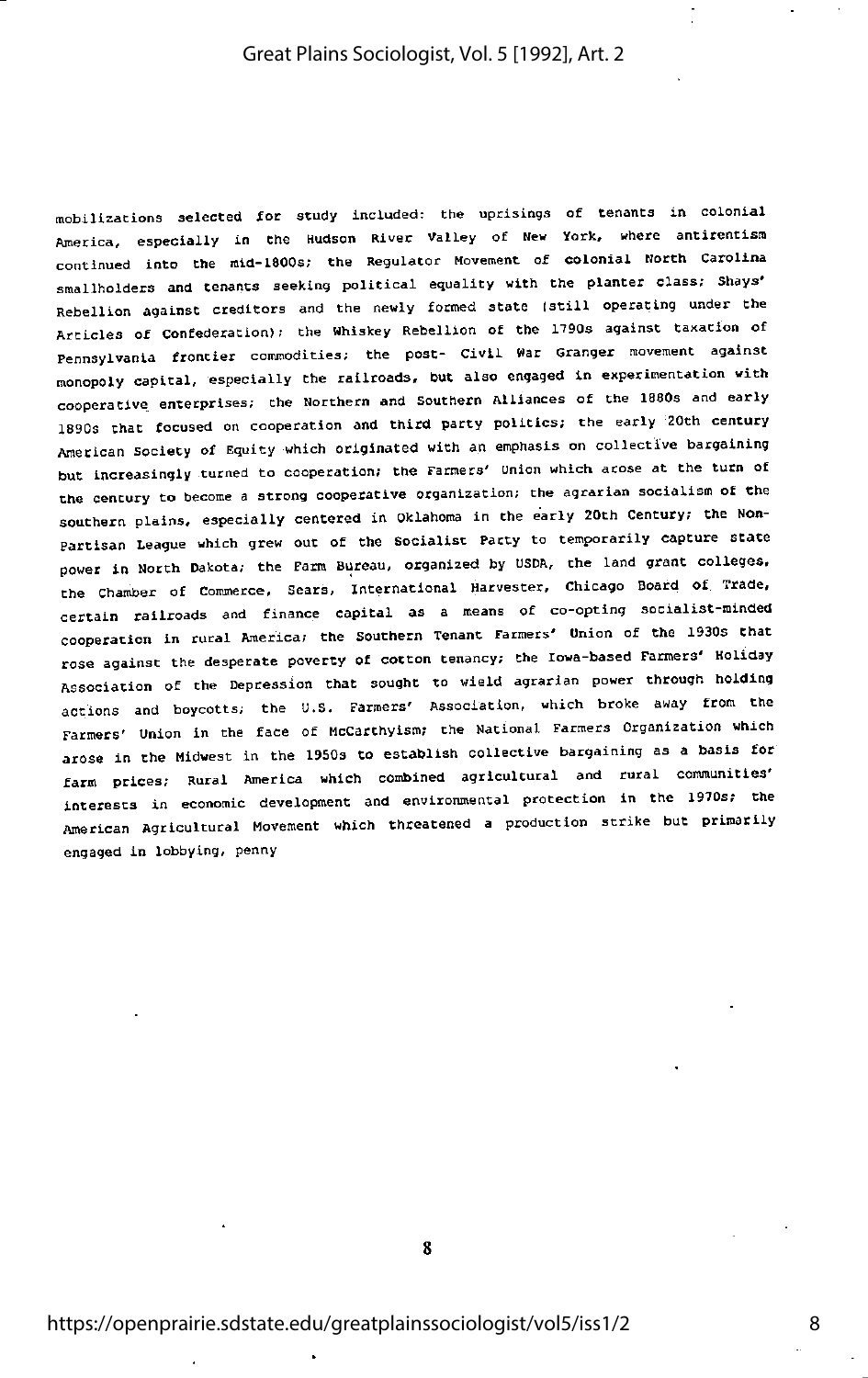auctions, political protest and independent bloc voting in the late 1970s; Prairiefire, an activist group that grew out of the Rural Iowa chapter of Rural America, providing education about the 1980s crisis and services in the struggle against creditors;•the National Save the Family Farm Coalition and the North American Farm Alliance, two coalitions of progressive farm groups that emerged in various states in the 1980s to deal primarily with the farm credit crisis.

While most movements Include more than a single class practice, there is often a dominant level of practice as well as dominant tactics within tho e levels of practice. The repertoire of economic class practices yielded by these histories include; cooperative marketing, cooperative purchasing, cooperative production, boycotts, squatting, rent strikes, land trusts, holding actions, individualised participation in free market transactions, participation in state directed production control and marketing. Political class practices that have emerged include third party formation, independent bloc voting to influence a two party system, protest, lobbying, collective bargaining, alliances with labor, violence, regulation of monopoly, and squatters' associations. The dominant ideological class practices that have emerged include an agrarian fundamentalism {i.e. a belief that agriculture is more important than any other economic endeavor); a belief in free market competition; and a "producer ideology" (Mitchell, 1987:201) which holds that all value is the creation of human labor.

The broadest periodisation of these movements suggests four periods: l)a pre-Civil war period characterized by armed, often but not always riotous, conflict over the distribution of surplus value in the form of interest, rent or taxes; 2) a period from the post-Civil war to the Depression, characterized by the development of cooperation and third party formation or independent bloc voting; 3) a period from the Depression to the 1970s, characterized by mobilizations toward the goal of collective bargaining; and A) the post-1970s, characterized by iobbying and disruptive forms of protest. The ability to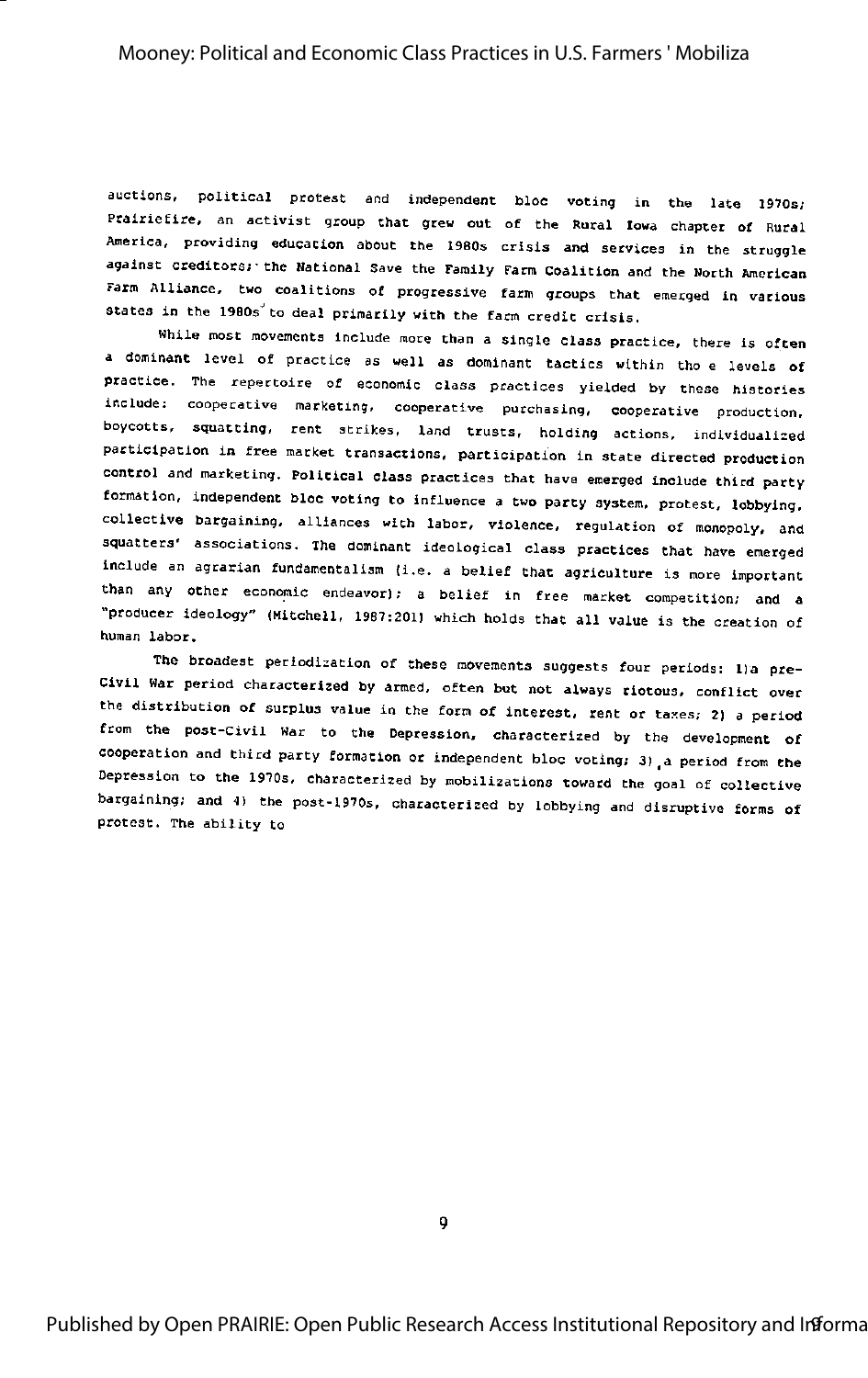periodise these movements, already suggests a qualification of Taylor's thesis. Nevertheless, we can examine these periods more closely for continuities and discontinuities of economic and political class practices. Space will not permit the analysis of the complexity that characterizes the reproduction and transformation of agrarian ideological practices. That analysis is presented in {Author, 1990) where the three dominant ideologies mentioned above ate examined in detail. Economic Class Practices. Class practices in the pre-Civil war period were dominated by political violence over the distribution of surplus value in the form of rent, taxes and interest. This derived from the underdeveloped cash economy of the agricultural frontier and farmers' inability to surrender surplus in the form of money to urban commercial centers (see, for example, Ellis, 1946; Mack, 1940; Powell, 1949; Slaughter, 1986; Szatmary, 1980). Perhaps the most common form of economic class practice in this period was simply to flee the landlord, creditor and/or tax collector and move further into the frontier.

In the post-Civil War to Depression period, there were sporadic efforts at boycotts and holding actions but these were subordinated to a more fundamental pursuit of cooperative development. The mobilizations in this period were engaged in the creation of purchasing and/or marketing cooperatives as a means of retaining greater portions of surplus. In the case of the Southern Alliance, this was not merely a confrontation with merchant capital, but also with landed and fmancial capital. At times, all three factions of capital were embodied in one person or family through the crop lien system (Barnes, 1984; Goodwyn, 1978; Schwartz, 1976). In Che early 20ch century, the cooperative movement became firmly institutionalized. Veterans of the Grange and Alliance combined experience from the past with the new prosperity that provided the initial capital formation so lacking in the late 19th century efforts at cooperation. Finally, the coupling of these opportunities with an increasingly powerful agrarian socialist influence in the Midwest and Great Plains pushed the state to facilitate formal cooperation as a means of co-opting this socialist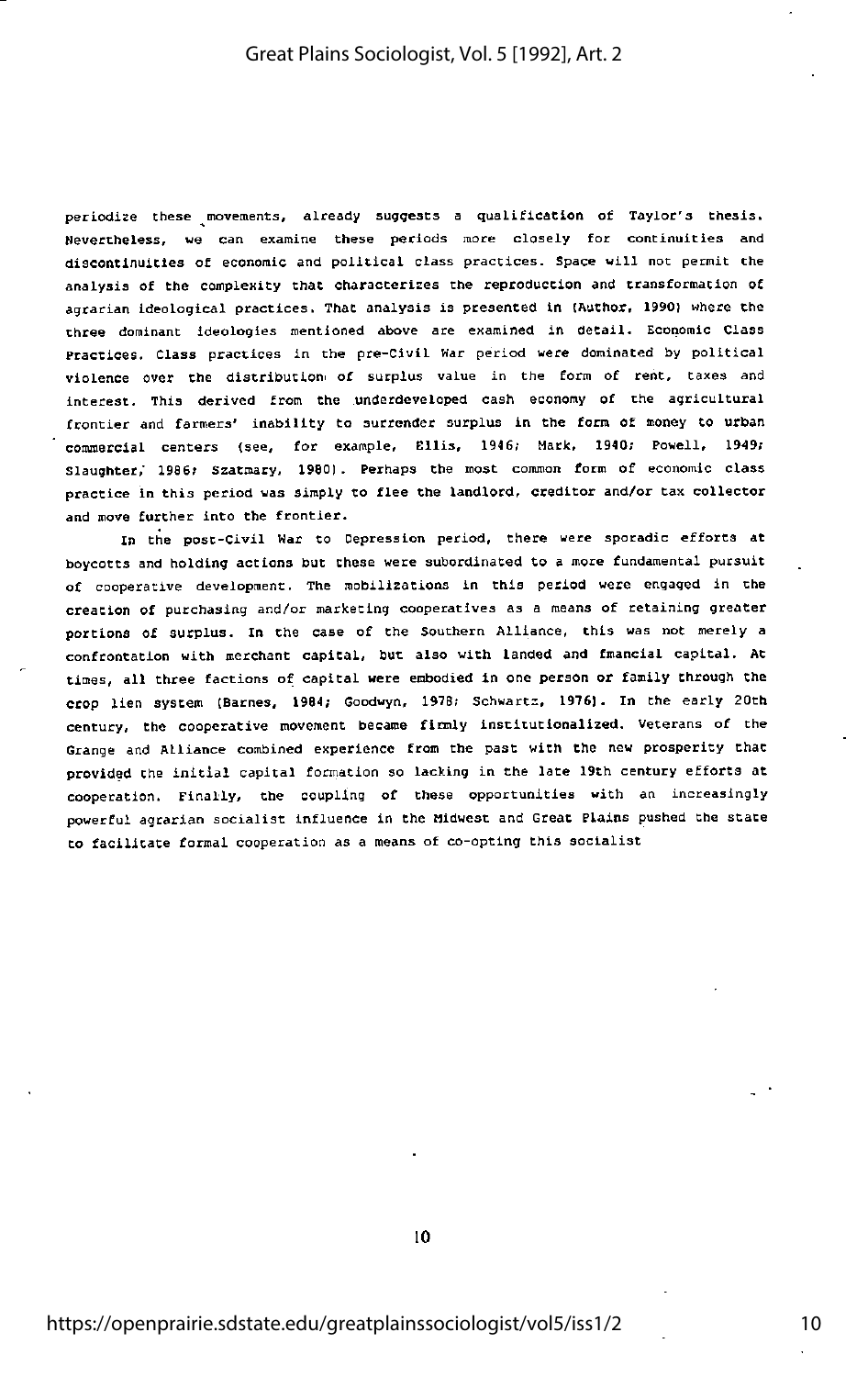## Mooney: Political and Economic Class Practices in U.S. Farmers ' Mobiliza

strength (Saloutos and Hicks, 1951). The creation of the Farm Bureau represents the culmination of this channeling of class practices by capital and the state. In this case, the economic class practice of cooperation was harnessed by the ruling class to structure cooperation so as to reproduce existing inequalities by tying patronage refunds to the volume of business transacted. Further, the selective economic incentives provided by a resource- rich cooperative organization permitted membership recruitment to a highly conservative politics and ideology, dictated from the higher levels Of the organization (McConnell. 1953; Berger. 1978). In the farm depression of the 1920s. Republican administrations pushed cooperation as a means of preempting a return to more radical demands (Saloutos and Hicks, 1951).

In the period from the Depression until about 1970, innovation in economic class practices focused on the use of holding actions as a means of supporting the political class practice of transforming market relations toward forms of collective bargaining (Shover. 1965; Rowell. 1984; Walters. 1968). Cooperative class practices continued through this period, although the NFO began to reveal the extent to which cooperative enterprises had abandoned direct responsiveness to their constituency<br>(i.e., their owners!) and adapted behavior remarkably indistinguishable from private sector agribusiness. Cooperative management often resisted NFO bargaining just as strongly as private firms.

Since the 1970s there has been little or no tactical innovation at the level of economic class practices, although elements within the North American Farm Alliance advocate land trusts (Author. 1990). The focus of American Agriculture Movement. Ptairiefire. and the National Save the Family Farm Coalition, has been political. The cooperative movement has been marked by a continuing concentration that parallels private agribusiness. The collective bargaining movement seems to have reached a standstill, at least in the major commodities. The dearth of innovative economic class practices is strikingly similar to the frontier period, with increasing off-fatm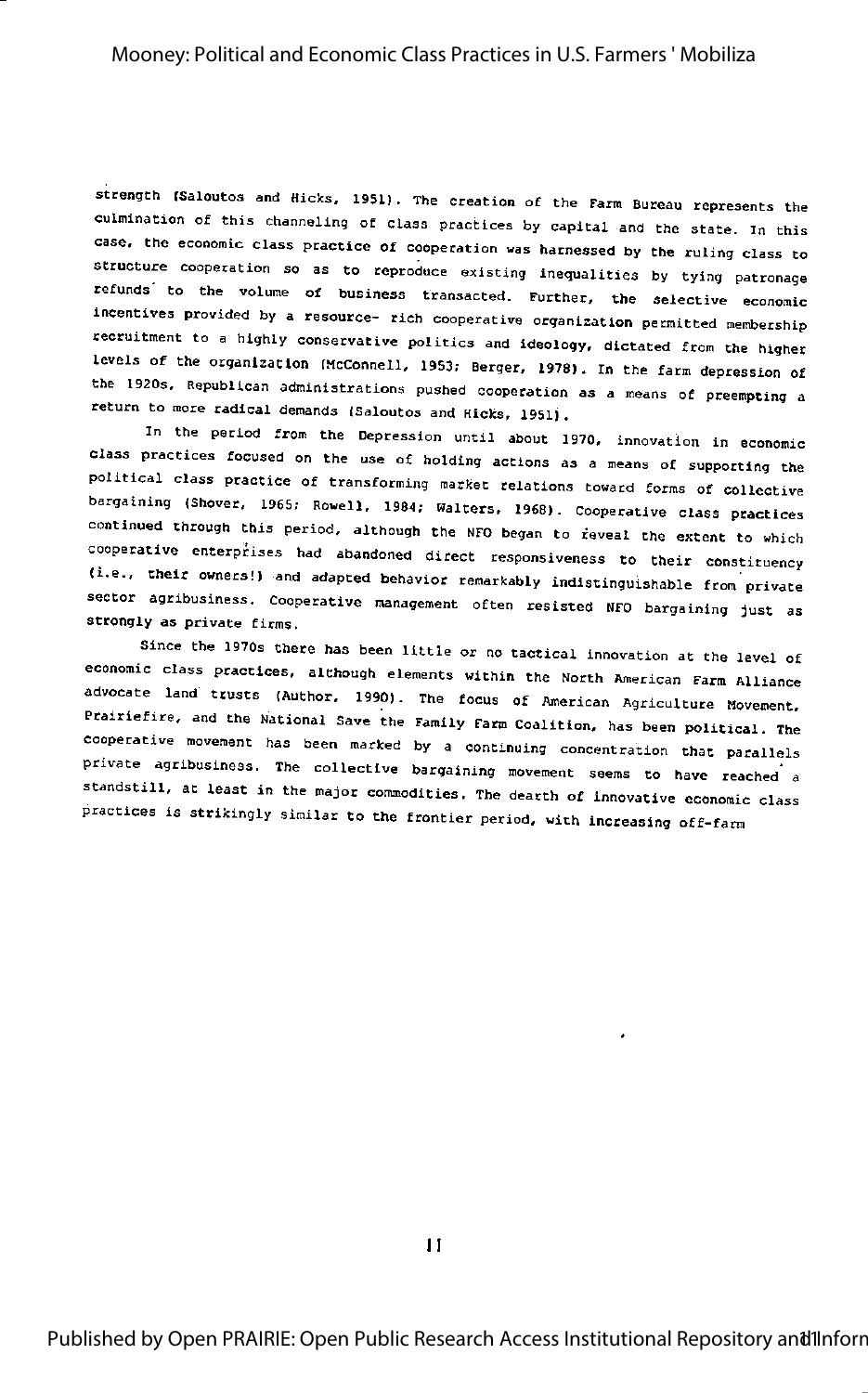employment replacing the escape to the frontier as an economic class practice used to struggle against monopoly capitalist domination of production and markets.

The variety of economic class practices characteristic of farmers' mobilizations diverges from the relatively constant focus of "the labor movement' on the labor union as Che primary organizational form of struggle. To some extent this is a necessary reflection of the diversity of class opponents faced by farmers. The proletarian encounters the industrial capitalist (or their managers) in the sphere of production, i.e. the determination of wages, hours, working conditions. Agricultural producers may oppose finance capital in the banker, landed capital in the landlord, merchant capital in both purchasing and marketing, and industrial capital through the sale of labor power in non- farm employment. The relative diversity of this class opponent generates a diversity of forms of opposition.

Nevertheless, formal cooperation among simple commodity producers in the purchase of inputs and .marketing of production does parallel the proletariat's reliance on the labor union. Struggles to develop the cooperative form of organization may emerge, but are made more difficult, where producers encounter unified combinations of landed capital and merchant capital, landed capital, and finance capital, or merchant and finance capital. Schwartz (1976) has shown that Che Southern Alliance, for example, found such class opponents in the crop lien system. Linkages to larger urban-based finance and merchant capital were revealed by organized attacks on local class structures. Cooperative ventures have been more successful where producers can isolate a particular faction of capital. Thus, cooperative forms obtained their initial strength in regions where merchant capital was divorced from both landed and finance capital, i.e. Middle West grain and dairy production (Saloutos and Hicks,<br>1951), Once established vis-a-vis merchant capital, (under early 20th century 1951). Once established vis-a-vis merchant capital, conditions of prosperity), the cooperative movement was able to use this resource base to challenge the domination of finance capital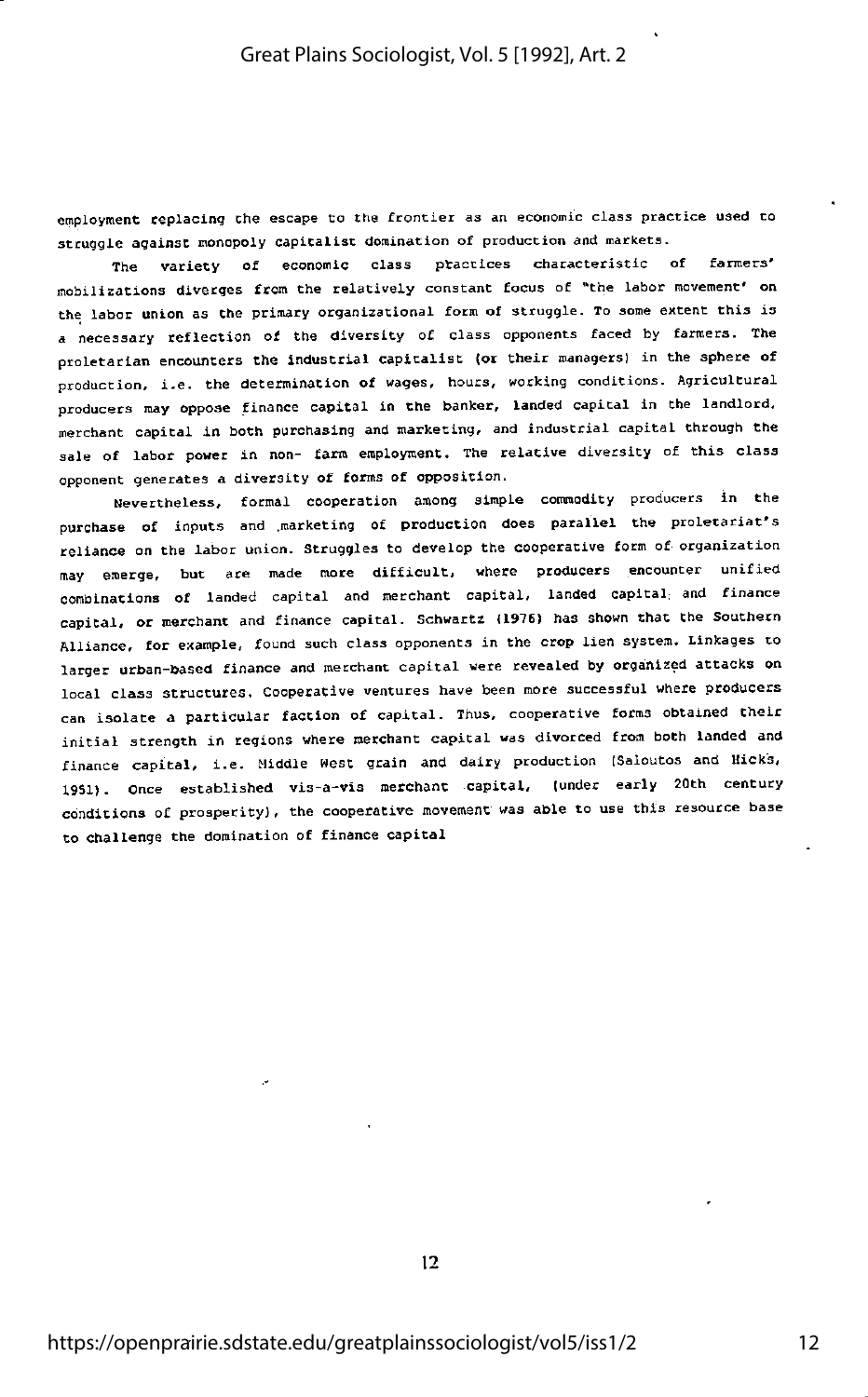and, in turn, landed capital by pushing for a cooperative credit system (Farm Credit System) that would facilitate owner-operatorship of farmland. Again, the state's acquiescence in developing this system was contingent upon political pressures exerted by more radical agrarian socialist movements. The economic resources established by successes in cooperative purchasing and marketing alone were probably insufficient to the establishment of cooperative credit.

The fact that farmers' increasingly resorted to tactical innovations such as holding actions, protest and lobbying in the Depression and post- Depression periods does not negate the significant role played by cooperatives. While both the absolute number of members and of cooperatives has declined, this parallels the decline of farm population and the concentration of cooperative enterprises through merger and acquisition. The absolute volume of farm cooperative business increased through the Depression and in the post World War II era. In the latter period, the cooperative market share of farm supplies has increased considerably, though with some variability by commodity and across time (USDA: 1984; Abrahamson, 1976).

In conclusion, the economic class practice of cooperation can be seen as a functional equivalent to the labor movement's efforts at unionization. Its' persistence is at least as strong as the labor union movement and its variability in strength over time is certainly no less. This economic class practice can be divorced from roots in progressive socialist politics and ideology. However, the same charge can be leveled against the labor movement. In neither the labor movement nor the farmers' movement are unionization or formal cooperation sufficient conditions for creation of a 'movement culture". Nevertheless, both forms of organization demonstrate parallels as moderately successful means of achieving immediate interests against their respective class opponents. Cooperatives also demonstrate the process by which subsequent mobilizations learn from mistakes, as well as successes, of past mobilizations. In both cases, veterans of past campaigns stayed on to inform renewed mobilizations. These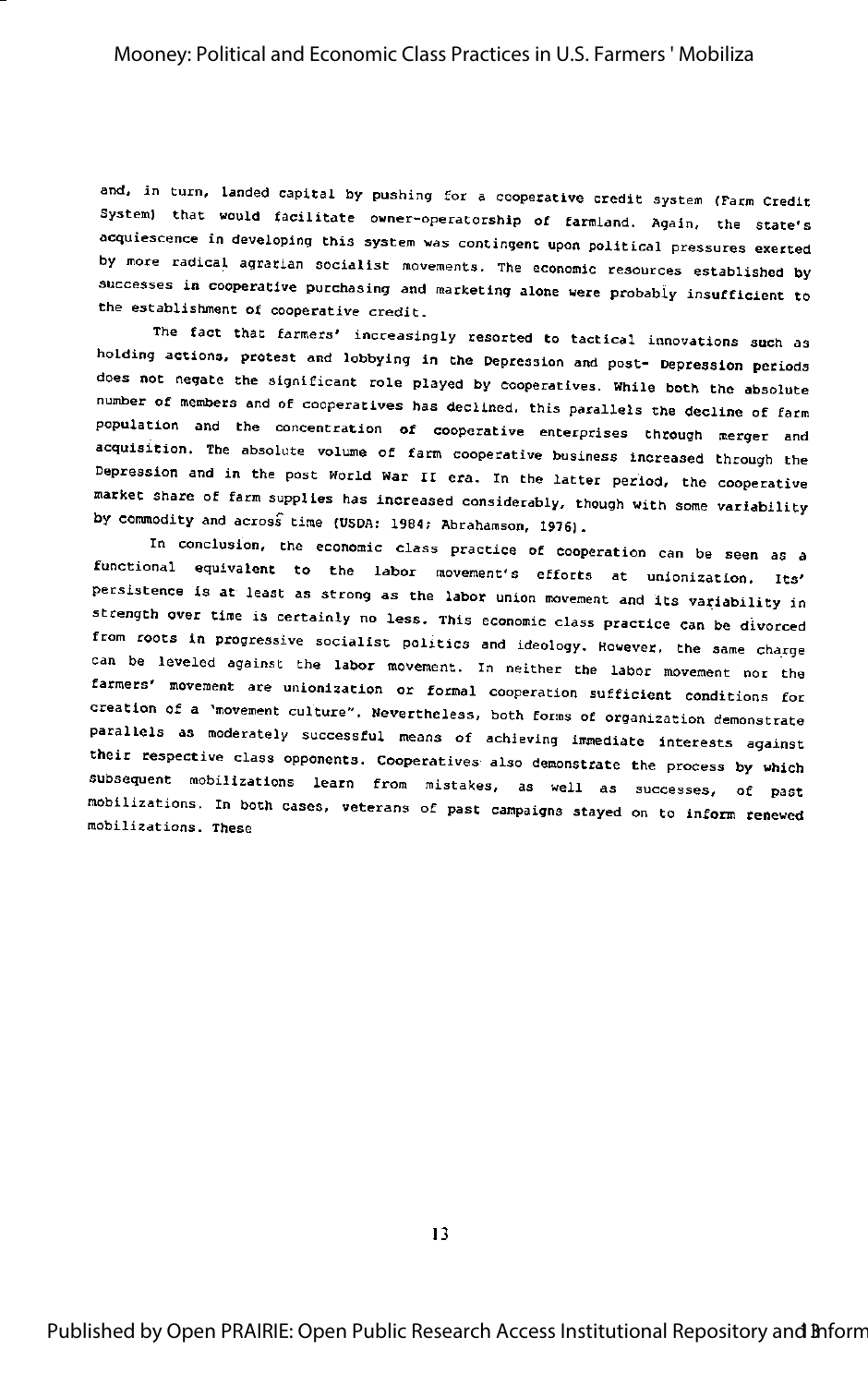actocs function as an important mechanism of cultural transmission from one mobilization to the next, but also serve as agents that bridge the historically varying structural conditions encountered by successive mobilizations. For example, the early founders of the Fanners' Union, Equity and Nonpartisan League were, as veterans of the Alliance and Populist movements, aware of both the opportunity provided by the relative prosperity and the danger of the partisan political mobilizations in draining the organizational resources of the movement (Barrett, 1909; . Green, 1978). Similarly, the U.S. Farmers' Association carried a left-populist analysis through McCarthyism to the North American Farm Affiance inthe crisis of Che 1980s (Author, 1990).

Thus, continuity against variable structural conditions is provided by actors, the crucial resource in adapting mobilizations across time as well as, space. Oust as participants in past campaigns are resources to the next mobilization, so too. have movements often used movement actors who have migrated from elsewhere to return to their native region to expand the movement in adaptation to unique conditions of the region being "colonized" by the movement. Continuity in cooperation seems to be no less true for "the farmers' movement" than for unionization in the "labor movement." Yet both economic practices are clearly capable of compromising the politics and ideology of their respective classes in the absence of a movement culture that supports these economic practices with complementary political forms and ideological frameworks. We now turn to an examination of the political forms.

## Political Class Practices

 $\lambda$ 

In Che colonial and pre-Civil War period, property restrictions on formal political participation, led to political practices that often took the form of armed conflict. Such conflict was sometimes riotous. At other times it was highly organized, utilizing military skills acquired in the French/English War and the American Revolution. These conflicts were quite explicitly concerned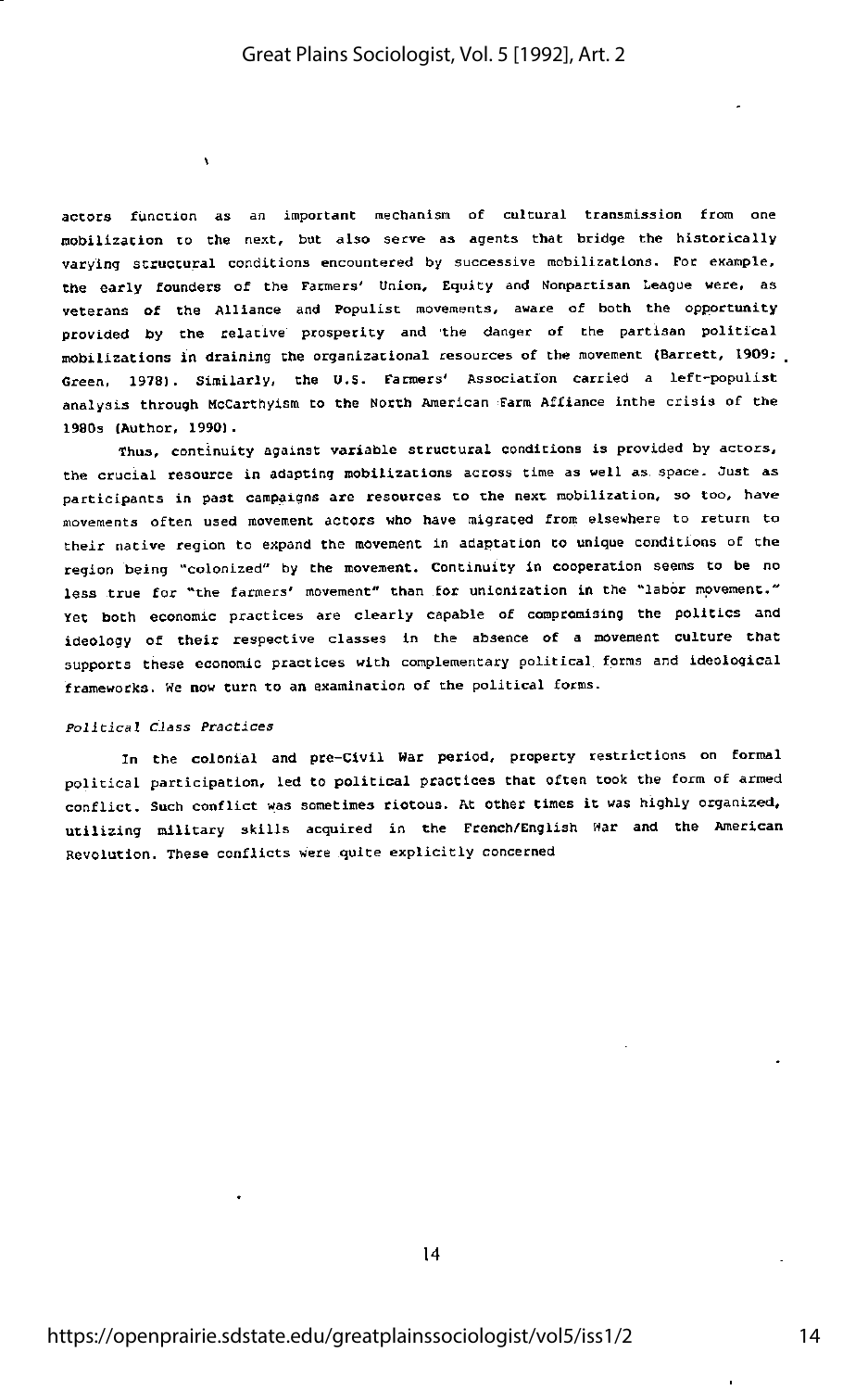## Mooney: Political and Economic Class Practices in U.S. Farmers ' Mobiliza

with the distribution of surplus. Challenges to the appropriation of rent developed in the colonial period in regions where attempts were made to establish large estates. New York's Hudson River Valley tenant revolts began prior to the Revolution and continued sporadically until the mid-19ch century (Ellis, 1946; Mark, 1940; Kim, 1978). The colonial Regulator's movement in the Carolinas was concerned with political control over access to surplus in the form of taxes and fees (Powell, 1949). The Whiskey Rebellion (Slaughter, 1986] in Pennsylvania was also a struggle over the appropriation of surplus in the form of taxes. Shays' Rebellion focused on the appropriation of surplus value derived from the credit extended by local merchants as urban centers began to call in loans to these local merchants (Szatmaty, 1980) . These movements often began with lobbying and petitioning but violent conflict usually resulted in the face of an intransigent opposition.

The extension of suffrage and the closing of the frontier to flight from the -ties of exploitative economic relations facilitated a shift toward increasing the political practices associated with voting. Depending on the regional competitiveness of patties, local mobilizations tended to focus on either third party formation or independent bloc voting to influence a dominant party. Such political pressure was, of course, tied to lobbying efforts. Alliances with labor were common to many of these movements between the end of the Civil War and the Farm Depression of the 1920s. While these alliances were unstable, they were also central to strong factions within the movements that came together under the Alliance banner (Goodwyn, 1978; Mitchell, 1978; McNall, 1988). That tradition extended into the Farmers' Onion, which has maintained a sympathy with organized labor to the present (Crampton, 196S). The Nonpartisan League was born of Socialist Party personnel who were unhappy with the purist party program that precluded organizations of farmers, on the assumption of a structural antagonism between agricultural and. industrial producers (Motlan, 1955; Saloutos and Hicks, 1951). The basis for maintenance of attempts at such alliance, was a producer ideology that saw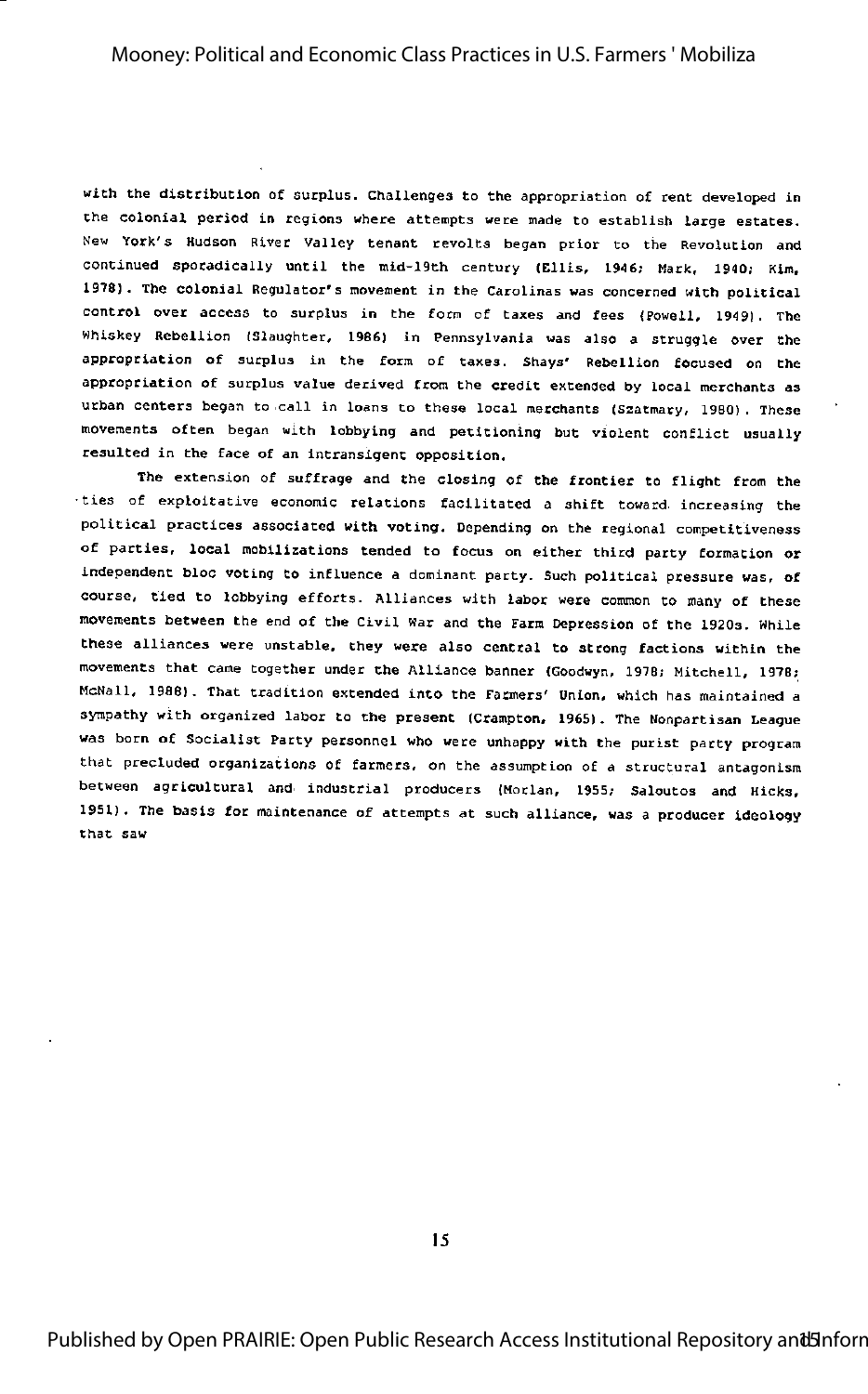farmers and workers as commodity producers and viewed capital as their common opponent. The specific class opponents of these movements were the emergent forms of monopoly capital, both industrial (inputs) and merchant (grains and cotton). The Southern Alliance was also necessarily concerned with Che appropriation of surplus in the form of interest through the debt peonage of the crop lien system.

The institution of cooperation in the 20th century led to further consolidation of lobbying as an effective political tactic, with cooperatives providing a financial and organizational resource base for such activities. Lobbying as a political class practice has been eroded by two factors: economic crisis and demographic decline. In the crisis of the Depression, the restricted flexibility of the opposition pushed lobbying coward protest and collective bargaining as political class practices, for example, in the Farmers' Holiday and Southern Tenant Farmers' Union. In the 1950s and 1960s, a declining fann population began to recognize the demise of its voting power and the National Farmers' Organization (NFC) emerged as a protest and collective bargaining movement. In the late 1970s and 1980s the American Agriculture Movement talked of a 'farm strike' and then of production control (Browne and Lundgren, 1988). Eventually new organizations like Prairiefire, and the member organizations of the National Save Che Family Farm Coalition and the North American Farm Alliance directed more attention to the relationship with financial institutions as the credit crisis demanded immediate grass roots action to impede Che wave of foreclosures and bankruptcies. The American Agriculture Movement provided an organizational basis for recruitment and networking among these newer organizations (Ostendorf, interview). This attention was focused on public (FmHA) and quasi-public or cooperative (FCS, FLB, PCA) credit institutions. These creditors played a stronger role in facilitating the overvaluation of farm land than commercial banks or life insurance companies (Amols and Kaiser, 1984). The public and quasi-public character of these creditors also made them vulnerable as <sup>a</sup>

Ň.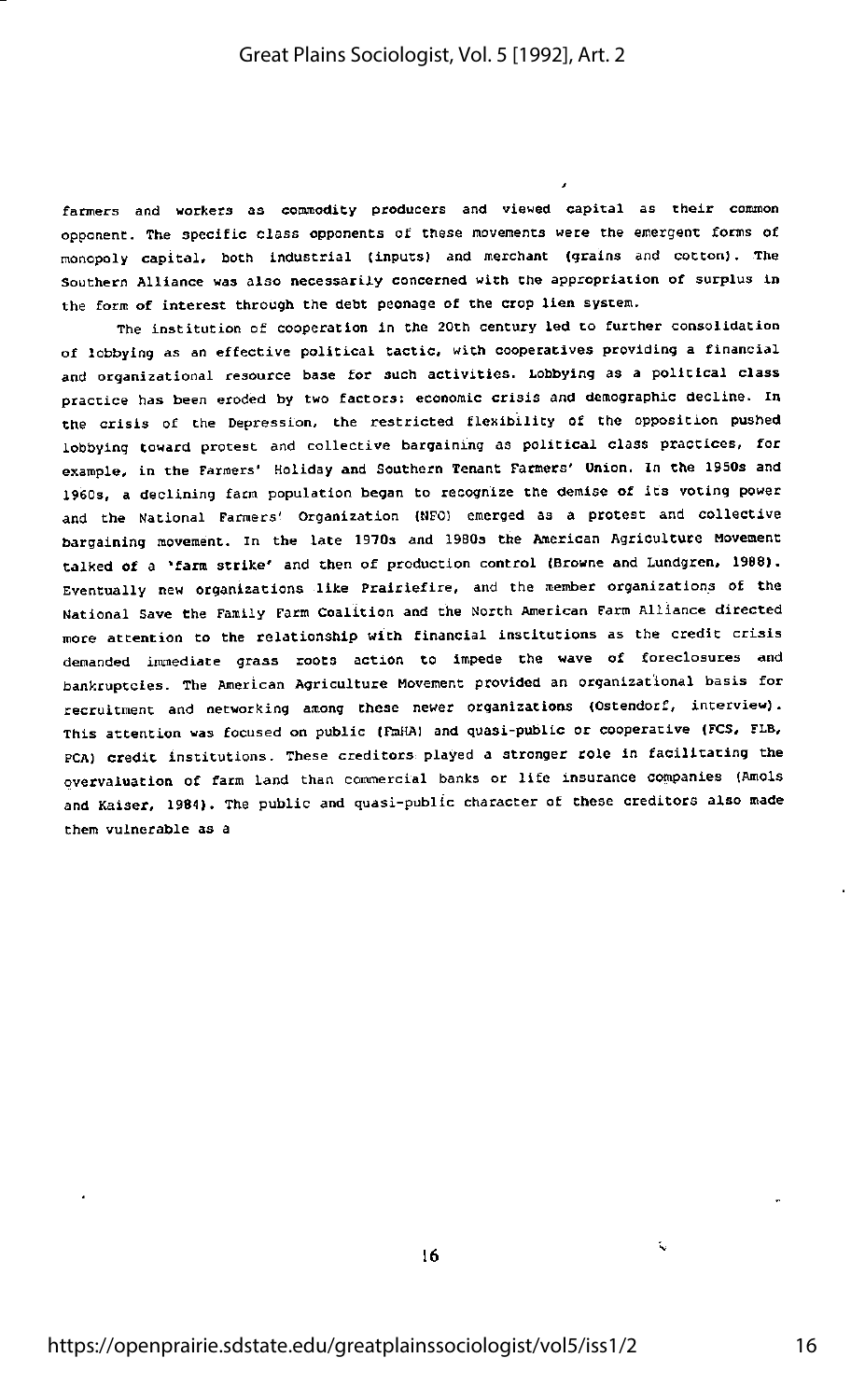political target, since in teiation to them farmers had a voice as (poiitical) citizen as well as (economic) credit market client.

Violence as a political class practice has occurred at many different points in time but is disrupted by periods in which the resource base of the dominant class permitted flexibility in response to farmers' demands. The extension of voting rights also diminished violence until a declining farm population in the post-World War II era eroded this resource. This demise facilitated a shift from political practices to economic practices, primarily holding actions in which violence against "potential beneficiaries" (McCarthy and Zald, 1978:23) is often exerted as an instrument of social control against the free rider. This decline of the voting resource has also facilitated a shift within the arena of political practice toward lobbying for "rural" issues, rather than strictly farm concerns. This tendency is related to the ideology of agrarian fundamentalism.

While not all of the farmer's movements under consideration have directly struggled over forms of surplus value appropriation, there is considerable continuity to this class practice. This is less so in the first half of the 19th century when the frontier provided a promise of relief from the burdens of class exploitation (with the exception of continued anti-rent mobilizations in New York). To be sure, landlords and financiers exploited farm labor during this time but the option of flight impeded the opportunities for. and necessity of. collective action. As with economic class practices, this continuity is also disrupted by the diversity of forms in which capital presents itself to agricultural producers. The political response to exploitation by finance capital may demand different specific practices than the response to exploitation by landed or merchant capital. But at a level of abstraction, the movements share a common antagonist, i.e. capital.

The question remains whether or not an ideology is shared across time such that participants recognize a common struggle against this more abstract form or whether the concrete experience leads to distinctions of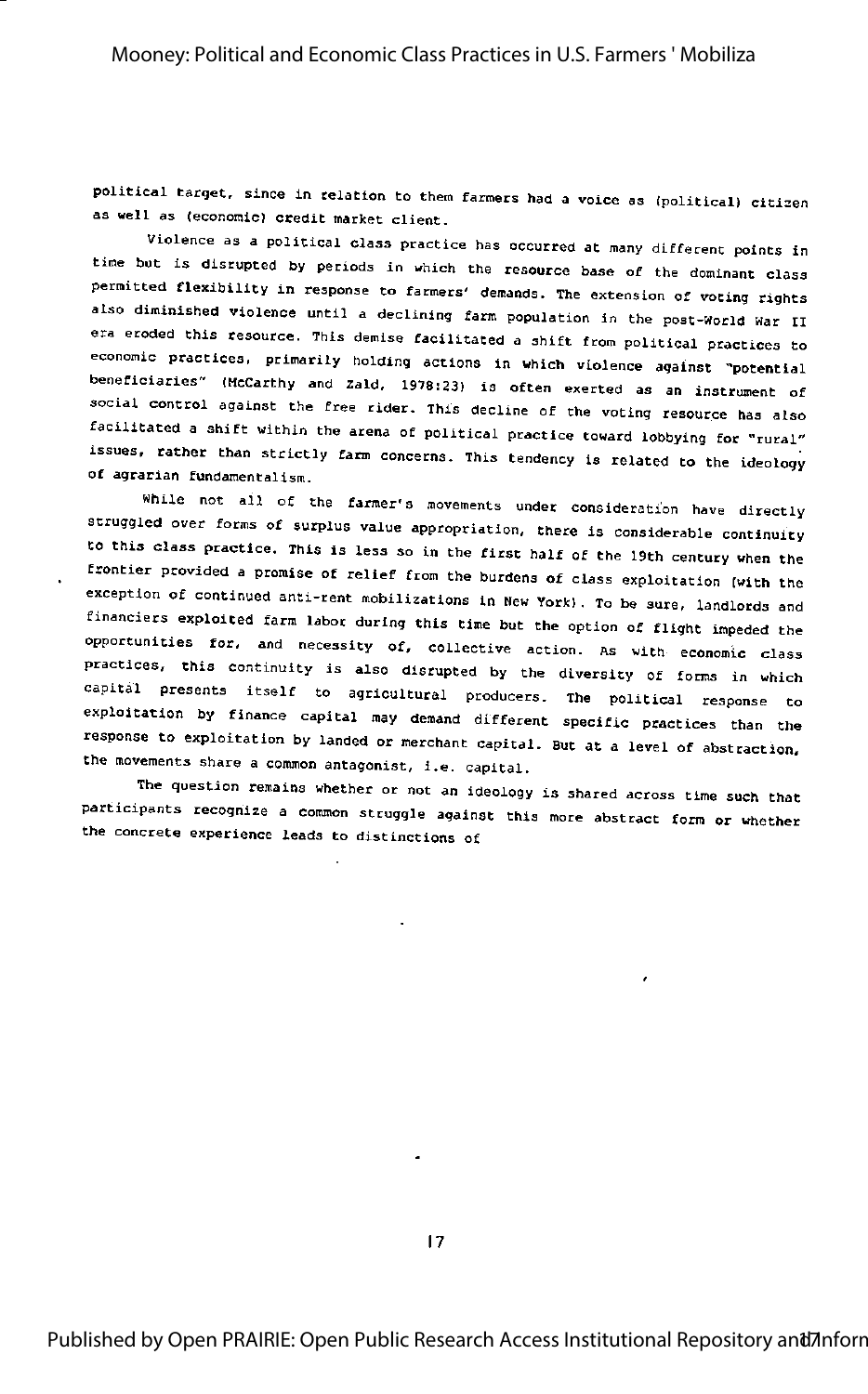struggles against landlords from struggles against bankets or merchants,, etc. In the absence of such an abstraction at Che level of ideology, struggle is likely misdirected against immediate opponents in the market rather than the teal beneficiaries of exploitation, the capitalists into whose "cash boxes..-the more or iess unearned gains flow" (Weber, 1978: 931). What ideologies, if any, are present that permit the development of an analysis that reveals a class basis to the economic and political problems of the farmers' everyday life? Unfortunately, this Important question is beyond the bounds of the present analysis. I have taken up this issue in detail elsewhere (Author, 1990). Quite briefly that analysis uses Snow and Benfotd's (1988)•adaptation of frame analysis to conclude that while agrarian fundamencaiism demonstrates considerable persistence and experiential coramensurability, it does not by itself, lend to the perception of class-based antagonism. The development of class consciousness is, rather, distorted and obscured by its focus on a status differential. Similarly, Che free market ideology cannot directly enhance class consciousness. Indeed, the farmers' lack of experiential commensurability with respect to competitive markets tends to invert this ideology into an "injustice frame" (Gamson, 1982) that is then fragmented into two critical frameworks; an anti-state intervention ideology and an anti- monopoly capital ideology. The complexities of this inversion, fragmentation, and subsequent realignment of free market ideology make it difficult to argue for the continuity of this ideology as an effective analysis guiding farmers' movements. Only the producer ideology has the consistent material basis to provide continuity between various movements. The producer ideology, capable of abstraction and generalization to diverse historical conditions, repeatedly finds fertile material conditions and other complementary popular ideologies across a long time span. The producer ideology, in what Rude (1980) calls its "derived" or theoretical form (i.e. the labor theory of value), has broad historical and regional applicability by claiming relevance to class society and surely U.S. agriculture has never been without class. Further, the interaction of the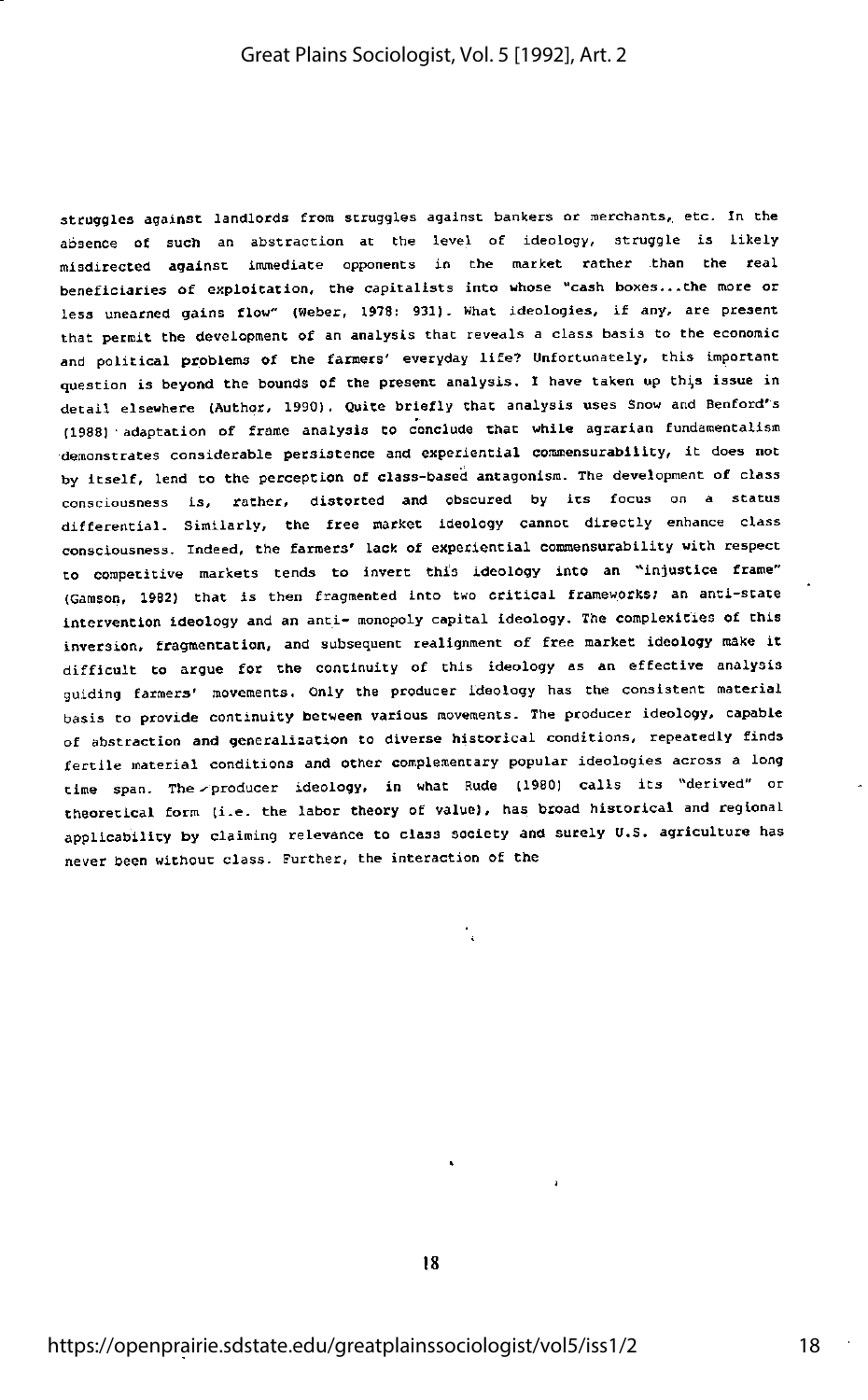producer ideology «ith agrarian fundamentalisn, or the inverted, critical forn^s of free market ideology can create potent frameworks inspiring mobilization around specific analyses.

### Concluaion

This inquiry began by recalling Taylor's contention that there is a unitary<br>farmers' movement that is the equivalent of what we more generally recognize as the labor movement. Taylor's prior interest in the question of the class character of U.S. farmers strongly influenced the direction of this investigation of his thesis. Our conclusion begins with a caution against overemphasizing the class character of the labor movement. By and large, the American labor movement has accepted the basic class te ations of capitalism, choosing to struggle over more •immediate Interests such as wages, working conditions. Job security, etc. rather than "fundamental class interests" ('Wright, 1978). While Taylor draws the analogy to the labor movement with inferences to its class character, that analogy also carries the limitations of labor's lack of a coherent movement culture, though such a subculture may exist.

The Movement is historically divided by a fluctuating dominance of political and economic practices. This too is no different from the labor movement where poltical resources are sometimes of greater usefulness than economic resources Taylor is perhaps partially correct in attributing the unity of these diverse practices to ideology. The Ideologies discussed above, have often interacted to yield potent frameworks capable of Unking variations in economic and political strategy.

working against the formation of a Farmers' Movement is the relative absence of any potent ideology claiming that theirs was an inevitable future. Indeed, their experience was the opposite. As soon as the weight of feudalism was overthrown, the promise of a hegemonic simple commodity production was overtaken by capitalism. Simple<br>commodity producers enjoyed a belief moment of hope in the New World but even Jefferson's vision was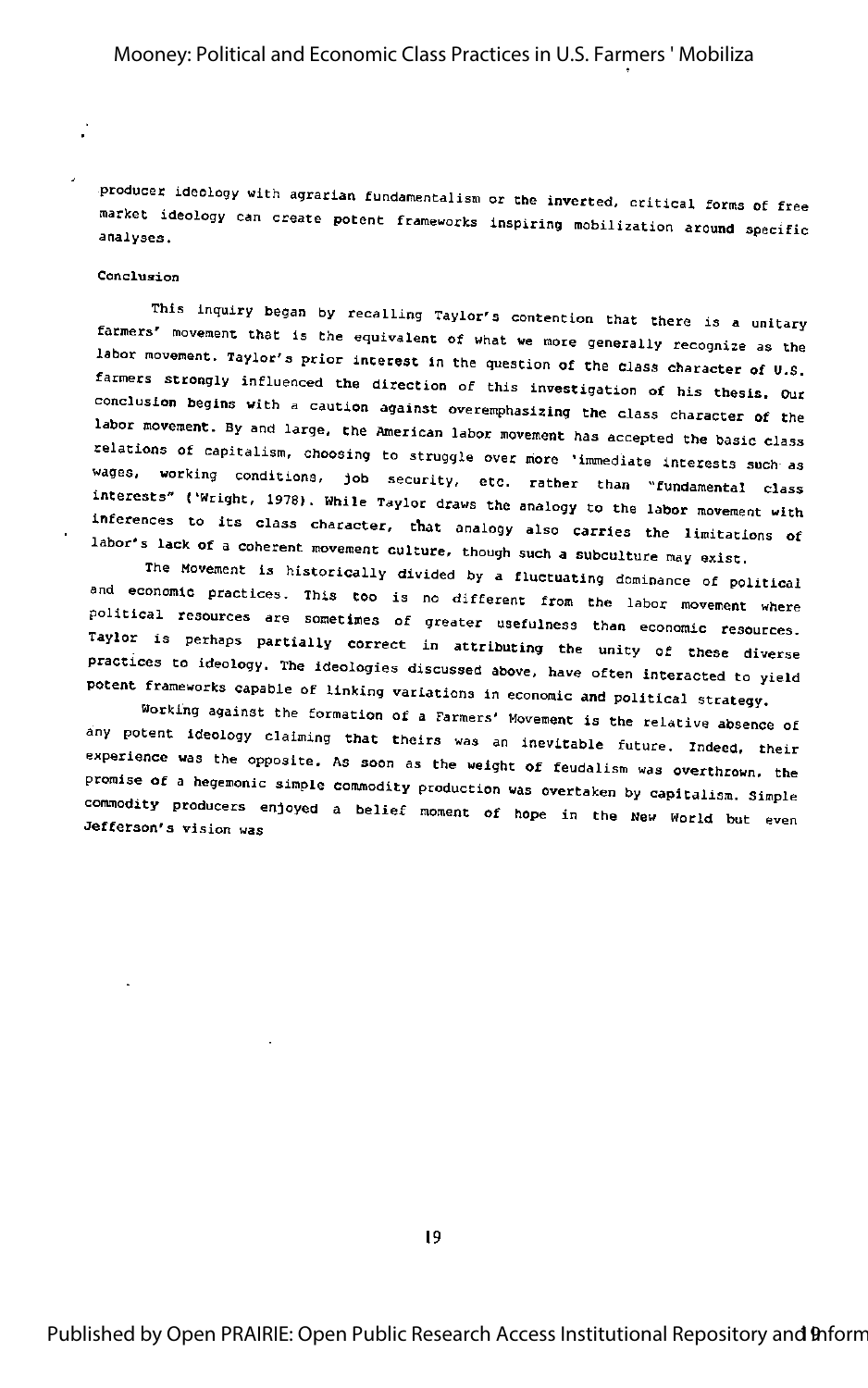probably more wishful thinking than reality. That vision found itself in a continuous struggle against history as tenancy and indebtedness continued to dominate agriculture, while the ranks of the proletariat swelled and competitive capitalism gave way to monopoly capitalism.

The Movement is again divided by its articulation with the capitalist mode of production. At any given moment, the diverse points of articulation (e.g. rent, credit, contract production, off-farm employment, the use of hired iaborl between simple commodity production and the capitalist mode of production generate<br>differential economic, political and ideological practices. The internal differential economic, political and stratification of simple commodity producers also facilitates a diverse array of practices. Similarly, the constant transformation (expansion, development productive forces, stagnation, crisis and renewal) of capitalist social formations requires continuous adaptation of class strategies and tactics as well as the analyses that inform such practices. Each mobilization, takes on a distinct character that is derived from historically specific interactions between the economic, political and ideological levels. These are, in turn, contingent on the constantly changing articulation between simple commodity and capitalist production. All of these conditions pose striking impediments to the likelihood of our finding continuity in the class practices of simple commodity producers in their struggles against capital over any extended length of time. Indeed, we find a variety of responses. Yet, there are some threads of continuity. Within 'many of these movements there has been a coherent core that shares in the vision of a cooperative economics and a democratic politics. This continuity is held together by a producer ideology and grounded in the material relations of agricultural production that tend to render exploitation apparent, rather than obscure. This coherent core has rarely, if ever, been dominant in particular fanner's movements. It forms, rather, a movement subculture that provides a thread of continuity to episodes of mobilization. Each mobilization varies in the extent to which it is receptive to this subcultural core. The resilience of this core rests on: its material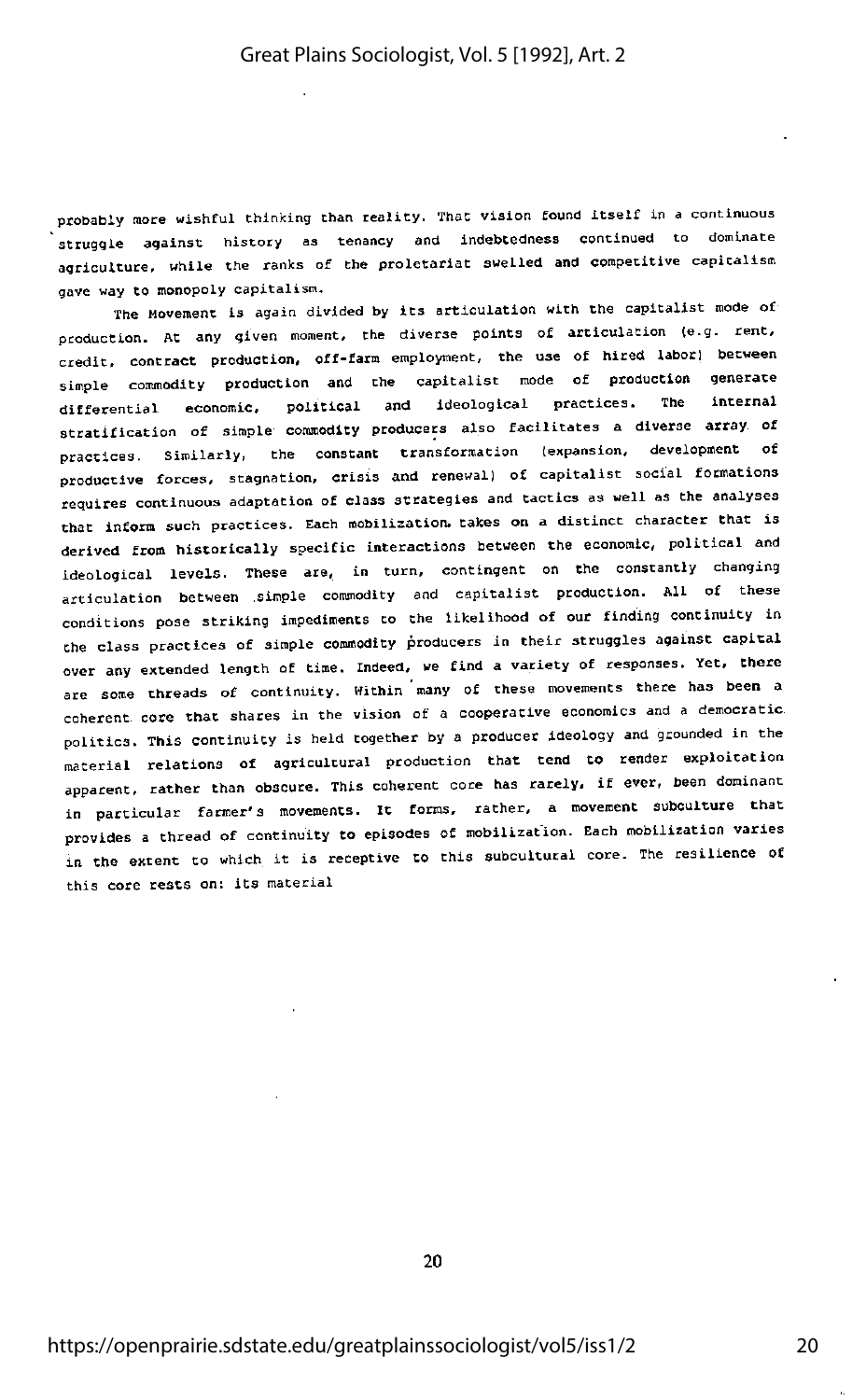grounding in continuous forms of exploitation; its internal coherence in that each level supports the others; its relative compatibility with <sup>a</sup> similar core in the labor movement; and its incompatibility with monopoly capitalism.

In conclusion, it may be wise to qualify this limited support for Taylor's thesis. Historians, with their attention to historical specificity, are sure to be offended by what may seem a neglect of the details chat render each movement a distinct episode. In begging their forgiveness, I remind them that in assessing two and a half centuries any continuity is rather surprising. Further, it is only the comparative continuity of the labor movement to which this assertion of a Farmers' Movement must measure up. That movement, too, has considerable variability. In short,, farmer's movements are not the completely isolated events that is implied by the literature. Knowledge of the past is embedded in the person, the organizations and the culture at the economic, political and ideological levels and has effects on the analysis that is brought to bear on solving the problems of the present moment. This analysis has Cried to recognize the differences between movements in their historical specificity, but has also strived to recognize similarities and patterns in an attempt to balance the literature's emphasis on the peculiarity of each movement.

Taylor's notion of the Farmers' Movement is most useful as an ideal type. That involves constructing a set of rational economic, political and ideological practices of the average of farmers in a particular class situation, what we might call a "propertied producer". That is, after all, very much Che way in which our understanding of the labor movement is actually constructed. We can then proceed to examine the ways in which this ideal typical "farmers' movement" will be crosscut not only by status variation and broader political processes but by changes in the development of the modern capitalist social formation with which this production articulates. This permits a recognition of the historically and regionally specific character of a class practice. For example, the holding actions of the NFO in the 1960s and the holding actions

21

Published by Open PRAIRIE: Open Public Research Access Institutional Repository and Ilnforn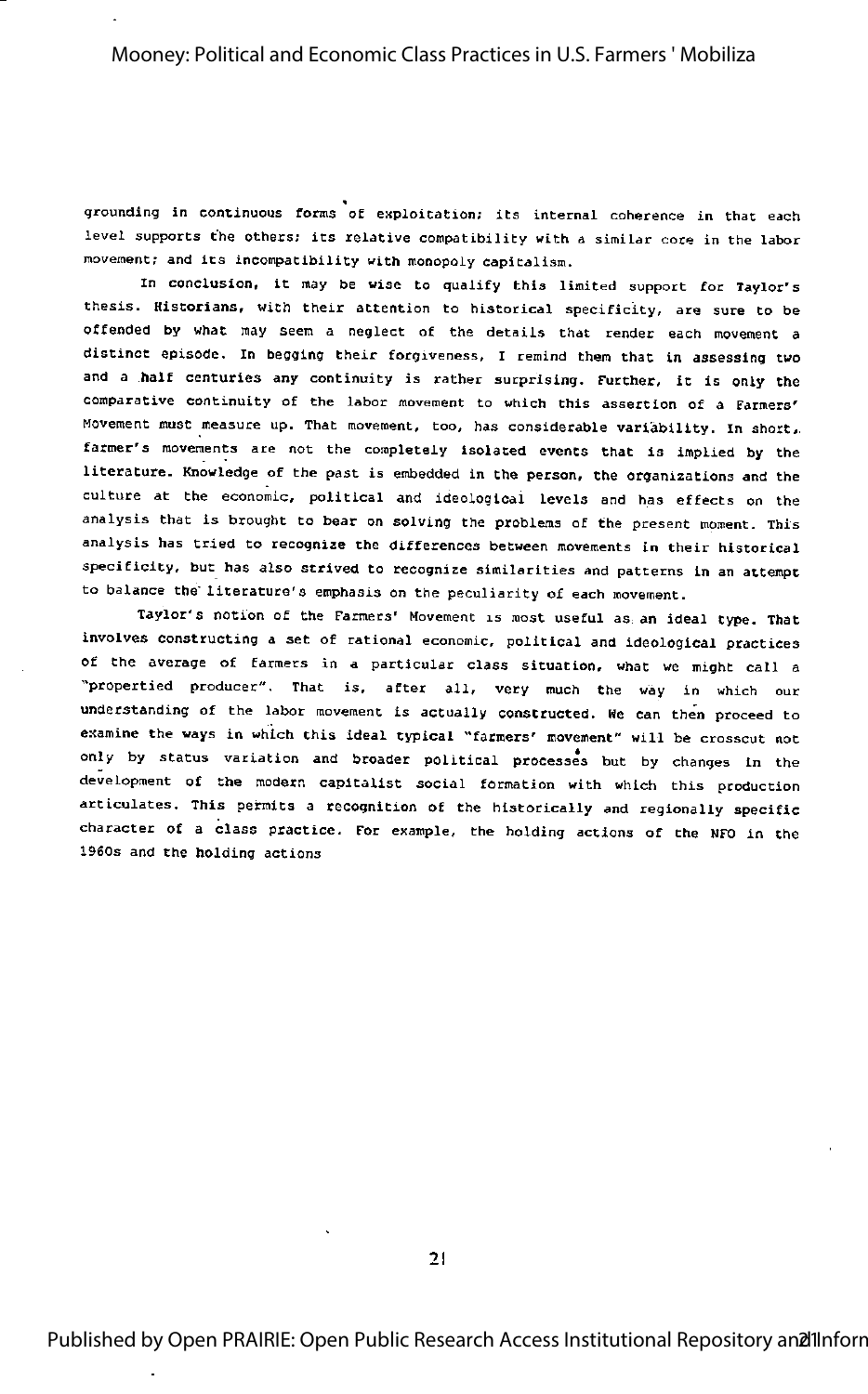of the Equity in the early 1900s reflect quite different opportunity and resource structures; fewer farmers, more immediate and visual media coverage, 'telephone trees" for rapid mobilization of pickets, etc. At the same time, the positing of a common element to these movements facilitates a "framework of questioning" (Kasler, 1980) that points to structures and patterns that might otherwise be neglected.

Verca Taylor's (1989:761) notion of abeyance process refers to: "a holding process by which movements sustain themselves in non-receptive political environments and provide continuity from one stage of mobilization to another." This helps not only to counter the "immaculate conception" views of farmers movements but also suggests an intriguing and challenging area of relatively unexplored turf for both historians and social scientists. By raising the question of continuity between mobilizations, Carl Taylor's notion of a Farmers' Movement suggests many opportunities for examining the abeyance processes that transmit and adapt economic, political and ideological practices during those periods of retrenchment which the traditional approach tends to view as "non-events". Indeed, V. Taylor adapted the notion of abeyance in a similar search for continuity in the women's movement.

We rather habitually and uncritically refer to THE labor movement, THE feminist movement, THE civil rights movement as though they are real unitary phenomena. Agrarian discontent, however, is rateiy referred to as THE farmers' movement. At the mote concrete level of analysis, of course, none of these movements appear uniformly in time and space. They all adapt to changing historical and divergent socio-culcural conditions. The ideal typical approach elevates the study of farmers movements to a framework of questioning enjoyed by our understanding of the labor movement as a continuous phenomenon. Taylor's provocative analogy of the farmers' movement to the labor movement serves as a useful point of departure for investigating the class character of agrarian social movements in the U.S.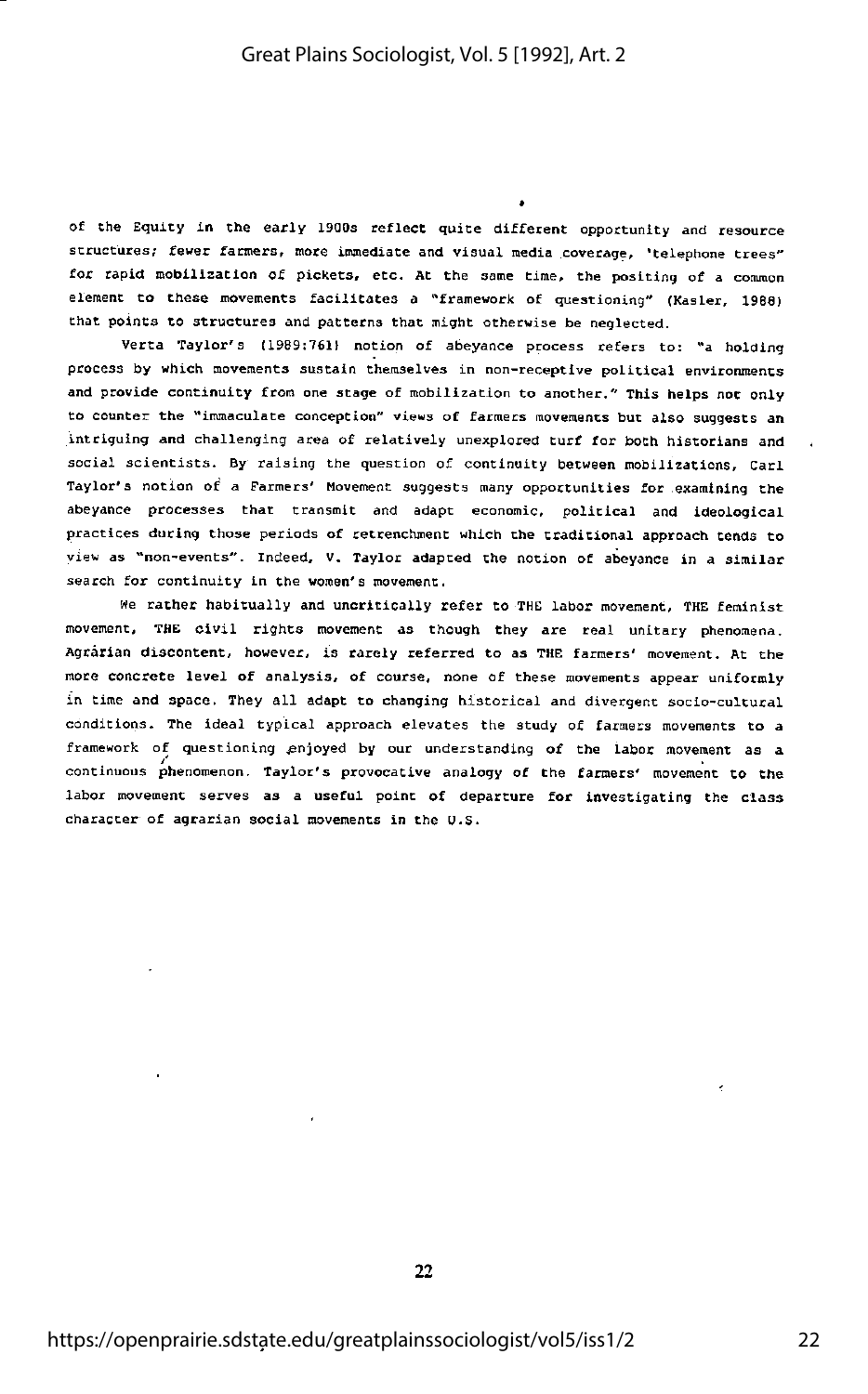#### References

 $\mathbf{I}$ 

- Abrahamaon, Martin A. 1976. Cooperative Business Enterprise. New York: McGraw- Hill Inc
- Amols, George and Wilson Kaiser. 1984. Agricultural Finance Statistics. 1960-83.<br>Washington, D.C.: United States Department of Agriculture, Economic Research Service. Statistical Bulletin #706. April.
- Barnes, Donna. 1904. Farmers in Rebellion: The Rise and Fall of the Southern Farmers Alliance and People's Party in Texas. Austin: University of Texas Press.
- Barrett, C.S. 1909. The Mission, History and Times of the Farmers' Union. Nashville: Marshall and Bruce, Co.
- Berger, Samuel B. 1978. Dollar Harvest: The Story of the Farm Bureau: The Plains, Virginia: American Agriculture Movement Publications.
- Browne, William P. and Mack Lundgren. 1980. "Agrarian Protest and a Grassroots Lobby' pp. 64-88 in Private Interests, Public Policy and American Agriculture by William P. Browne. Lawrence Kansas: University of Kansas Press.
- Buck, Solon Justus. 1963. The Granger Movement: A Study of Agricultural Organisation and Its Political, Economic and Social Manifestations: 1870-1880. Lincoln, Nebraska; University of Nebraska Press.
- Crampton, John A. 1965. The National Farmers' Union: Ideology of a Pressure Group. Lincoln: University of Nebraska Press.
- Ellis, David Maldwyn. 1946. Landlords and Farmers in the Hudson-Mohawk Region: 1790- 1850. Ithaca, N.Y.: Cornell University Press.
- Gamson, William, Bruce Fireman, Steven Rytina. 1982. Encounters With Unjust Authority. Homewood, Illinois: Dorsey Press.
- Gardner, Charles M. 1949. The Grange: Friend of Che Farmer. Washington, D.C.: National Grange of the Patrons of Husbandry.
- Green, James R. 1976. Grass-Roots Socialism: Radical Movements in Che Southwest, 1895- 1943. Baton Rouge, La.: LSU Press.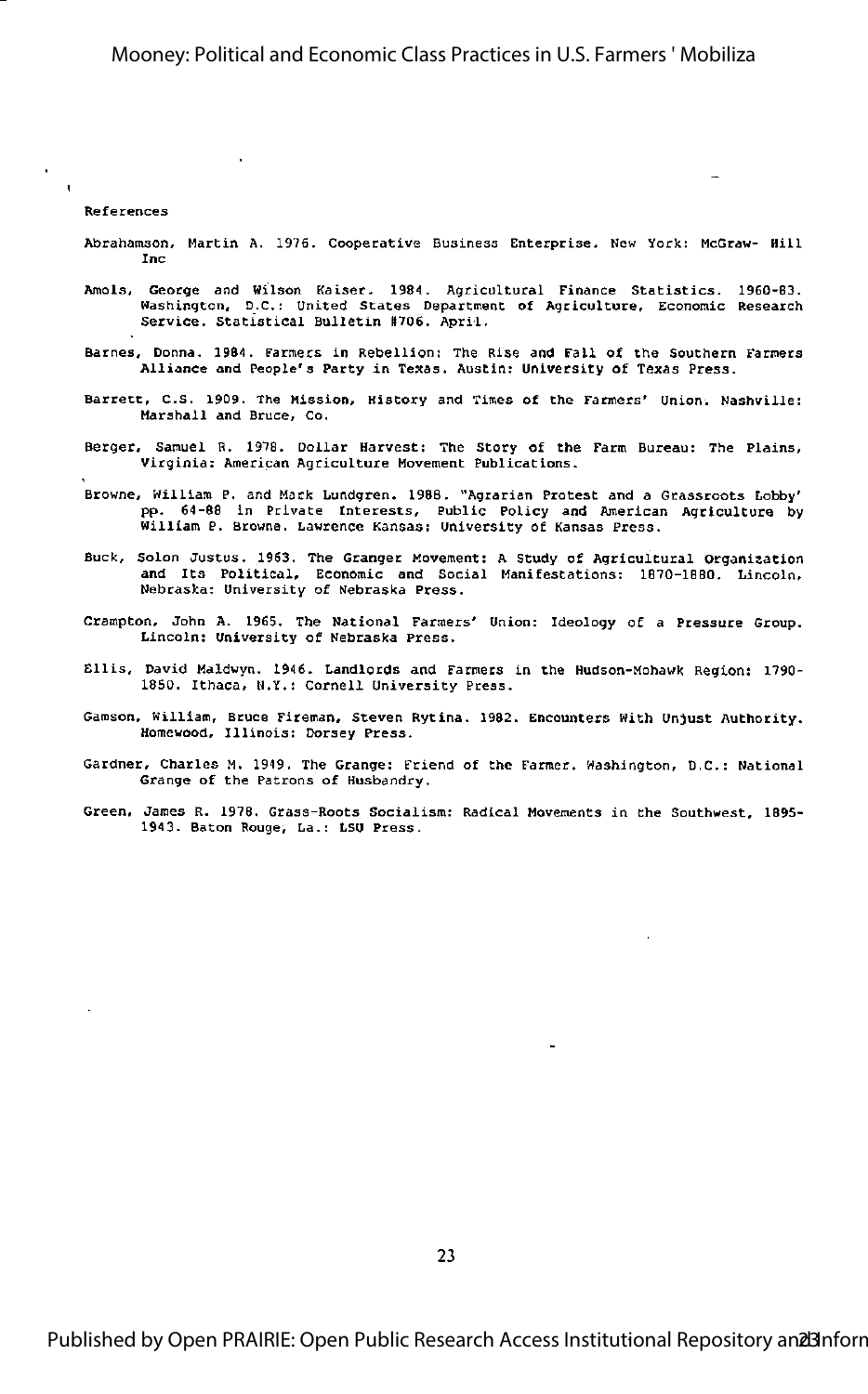- Goodyn, Lawrence. 1976. The Populist Moment: A Short History of the Agrarian Revolt in America. Oxford: Oxford University Press.
- Grubbs, Donald H. 1971. Cry from the Cotton. Chapel Hill: University of North Carolina Press.
- Kasler, Dirk. 1988. Max Weber: An Introduction to His Life and Work. Chicago: University of Chicago Press. Translated by Philippa Hurd.  $\bar{\mathbf{r}}$
- Kim, Sung Bok. 1978. Landlord and Tenant in Colonial New York Manorial Society, 1664- 1775. Chapel Hill, N.C.: University of North Carolina Press.
- Lofland, John. 1985. Protest Studies of collective Behavior and Social Movements. New Brunswick, NJ. : Transaction Books.
- Mark, Irving. 1940. Agrarian Conflicts in Colonial New York: <sup>1</sup> 711-1775. N.Y.: Columbia University Press.
- McConnell, Grant. 1953. The Decline of Agrarian Democracy. Berkeley: University of California Press.
- McMath, Robert C. Jr. 1977. Populist Vanguard: <sup>A</sup> History of the Southern Fanners' Alliance. H.Y.: W.H. Norton and Co.
- McNall, Scott G. 1987. "Thinking About Social Class: Structure, Organization and Consciousness" in Recapturing Marxism. Rhonda Levine and Jerry Lembcke, editors. New York: Praeger.
- McNall, Scott G. 1988. The Road to Rebellion: Class Formation and Kansas Populism, 1965-1900. Chicago: University of Chicago Press.
- Mitchell, Theodore. 1987. Political Education in the Southern Farmers' Alliance: 1887- 1900. Madison: University of Wisconsin Press.
- Morlan, Robert L. 1955. Political Prairie Fire: The Non-Pattisan League, 1915-1922. Minneapolis: University of Minnesota Press.
- Ostendorf, David. 1989. Praiciefire, Inc. Executive Director, personal interview. August.
- Powell, William S. 1949. The War of the Regulation and the Battle of Alaraance, May 16, 1771. Raleigh, N.C.: State Department of Archives and History.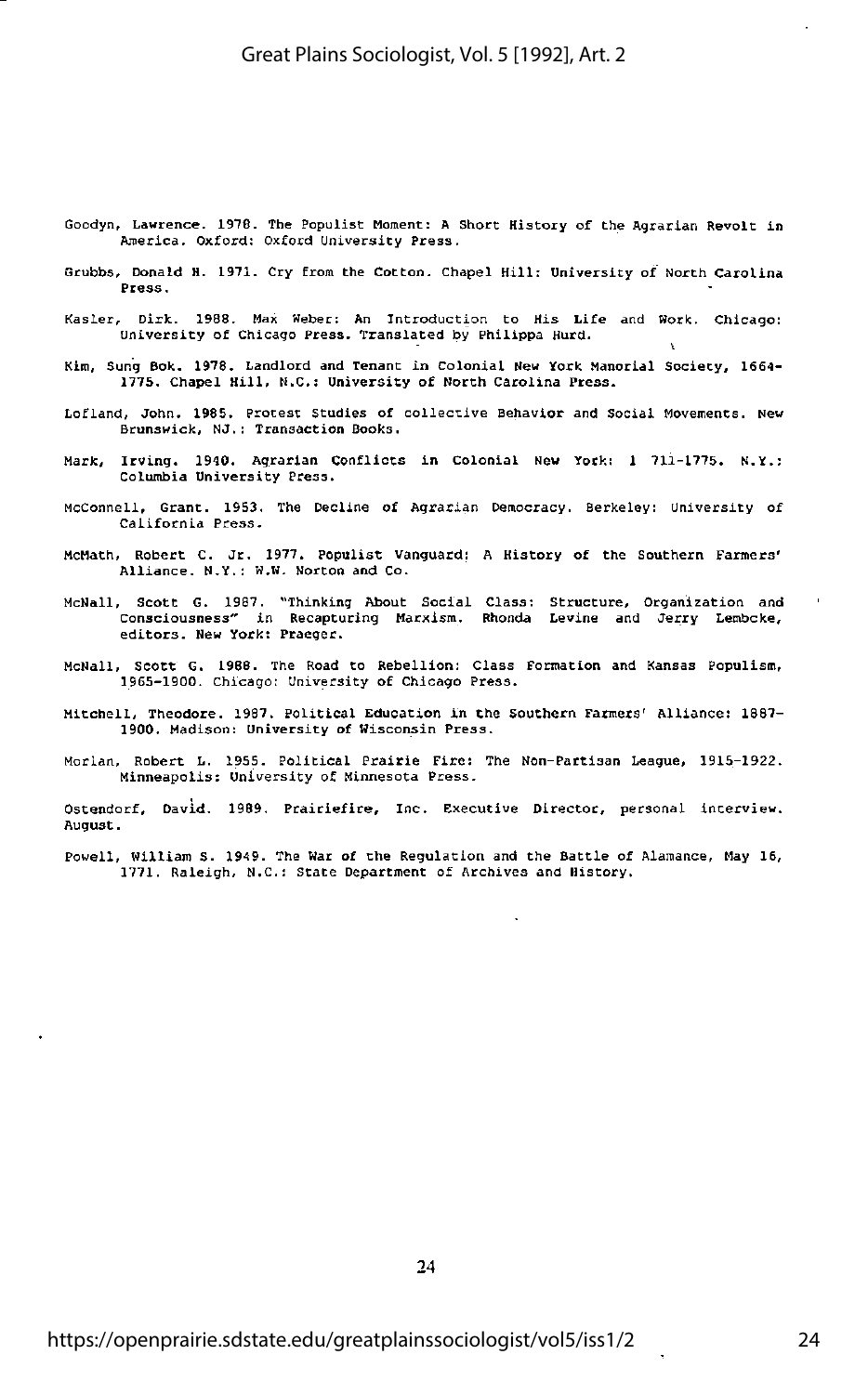Rowell, Willis. 1984. Mad as Hell: <sup>A</sup> Behind the Scenes Stocy of the MFO. Corning, la.: Gauthiec Publishing Co.

 $\cdot$ 

Rude, George. 1980. Ideology and Popular Protest. N.Y.: Pantheon Books.

 $\cdot$ 

- Saloutos, Theodore. 1960. Farmer Movements in the South: 1865-1933. Lincoln: University of Nebraska Press.
- Saloutos, Theodore and John D. Hicks. 1951. Twentieth Century Populism: Agriciiltuial Discontent in the Middle West: 1900-1939. Lincoln: University of Nebraska Press.
- Schwartz. Michael. 1976. Radical Protest and Social Structure: The Southern Farmers' Alliance and Cotton Tenancy, 1880-1890. New York: Academic Press.
- Shover, John L. 1965. Cornbelt Rebellion. Urbana: University of Illinois Press. Slaughter, Thomas P. 1986. The Whiskey Rebellion: Frontier Epilogue to the<br>American Revolution. New York: Oxford University Press.
- Snow, David A. and Robert D. Benford. 1988. Master Frames and Cycles of Protest" Paper presented at Frontiers in Social Movement Theory Workshop. Ann Arbor, Michigan. June.
- Szatmary, David P. 1980. Shays' Rebellion: The Making of an Agrarian Insurrection. Amherst: University of Massachusetts Press.
- Taylor, Carl C. 1953. The Farmers' Movement: 1 620-1920. Westport, Connecticut: Greenwood Press.
- Taylor, V. 1989. "Social Movement Continuity: The Women's Movement in Abeyance." American Sociological Review 54:761-775.

Toucaine, Alain. 1988. Return of (he Actor. Minneapolis: University of Minnesota.

United States Department of Agriculture. 1984. Agricultural Handbook. Number 637. Washington, D.C.: United States Department of Agriculture.

Walters, Charles, Jr. 1968. Holding Action. New York: Halcyon House.

25

 $\overline{\phantom{a}}$